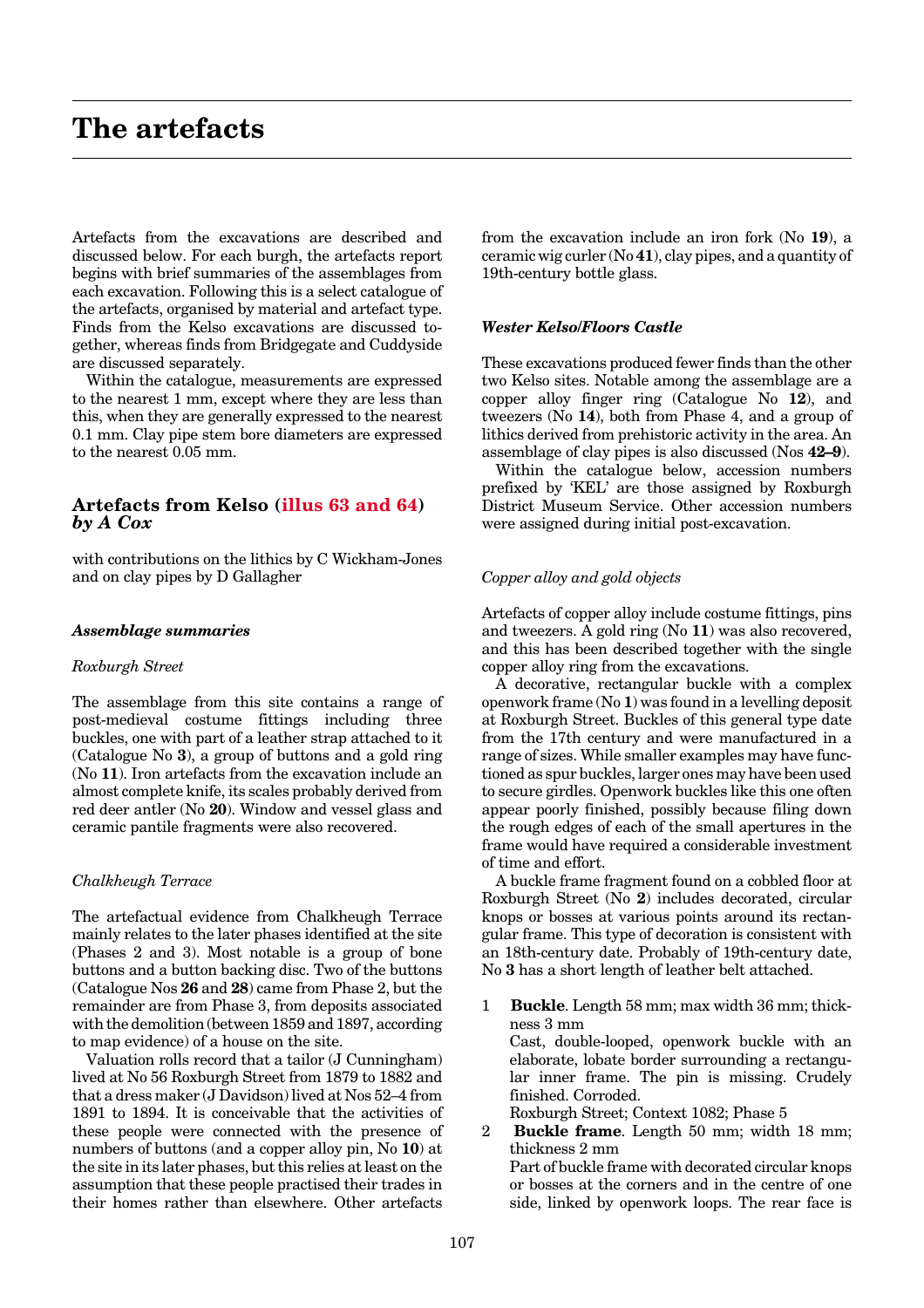<span id="page-1-0"></span>

*Illus 63 Artefacts from Kelso: Copper Alloy and Gold: Nos 1–14, Scale 1:1*

undecorated.

Roxburgh Street; Context 356; Accession No 436; Phase 5

3 **Buckle with strap**. Buckle: Length 52 mm; width 46 mm; max thickness 9 mm. Strap: Length 53 mm; width 24 mm; thickness 4 mm Buckle of sub-rectangular, lobate outline, with a recessed, central pin bar. A short length of leather belt or strap survives *in situ*, looped around the pin bar and stitched along both edges to form a double thickness. Part of the iron buckle pin also survives, although it is heavily corroded. Unconserved.

Roxburgh Street; Context 34; Accession No 218; Phase 8

Several buttons were found at Roxburgh Street. Three buttons with plain, circular faces (including Nos **4** and **5**) were found together in Phase 8 and are of 18th- or 19th-century date. Two of these (including No **4**) have their eyes set within circular bosses, whereas in No **5** the eye appears to have been soldered onto the back of the button and is not enclosed by a boss. No **8** is of similar construction. Some of these buttons may have been cloth-covered. No **6** represents a component of a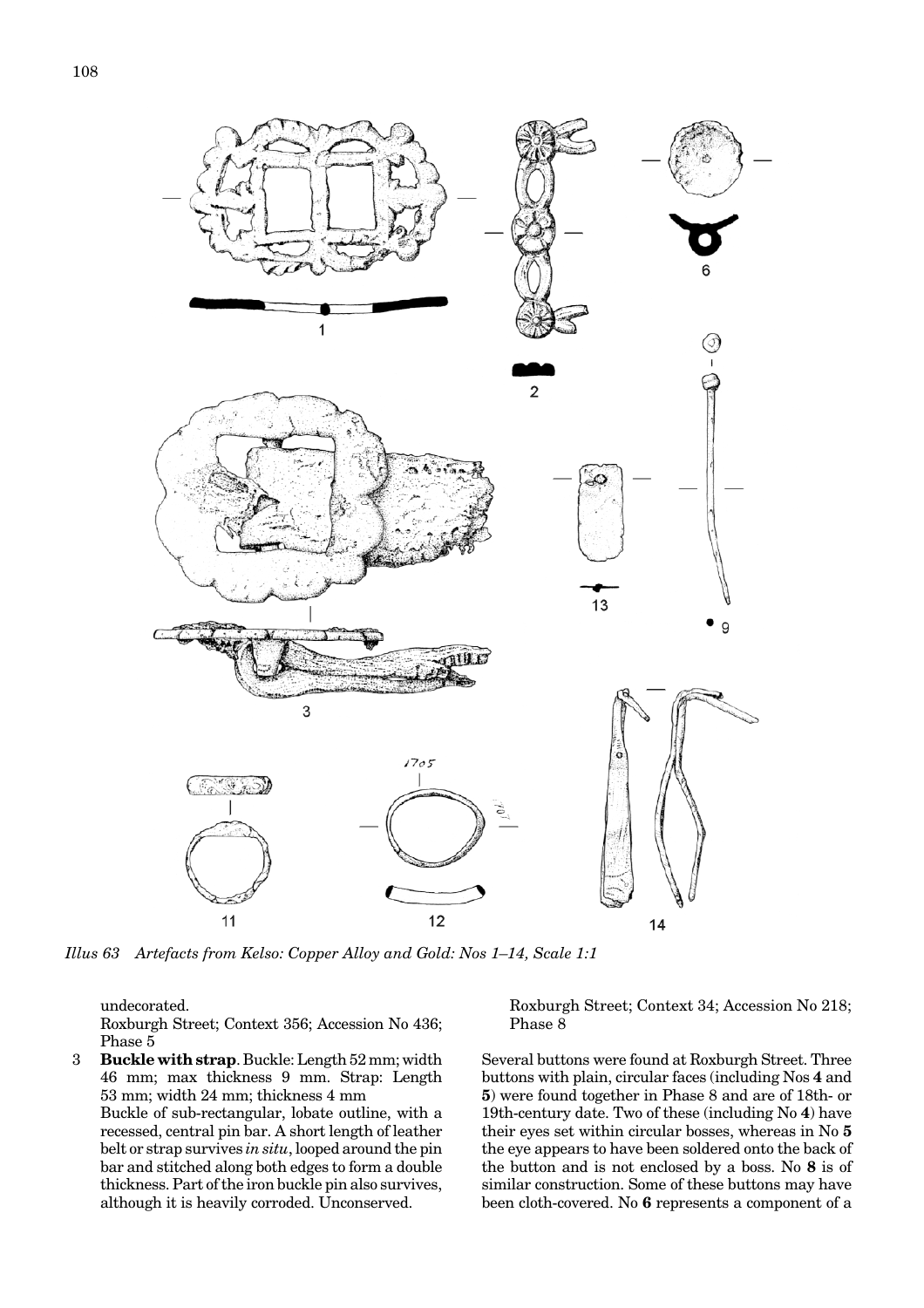<span id="page-2-0"></span>two-piece button, the face of which is missing. File marks are visible on the back of this example, around the eye. A smaller and more modern type of button (No 7) was found in an extensive demolition or levelling deposit.

- 4 **Button**. Diameter 33 mm; thickness 9 mm Button with a plain, circular face and a circular eye set within a boss. (Not illustrated) Roxburgh Street; Context 79; Accession No 381a; Phase 8
- 5 **Button**. Diameter 27 mm; thickness 9 mm Button with a plain, circular face and a circular eye. One part of the edge has broken away. (Not illustrated)

Roxburgh Street; Context 79; Accession No 381b; Phase 8

- 6 **Button**. Diameter 17 mm; thickness 9 mm Concavo-convex component representing the back of a two-piece button, with a circular eye. Roxburgh Street; Context 157; Accession No 81; Phase 8
- 7 **Button**. Diameter 14 mm; thickness 3 mm Circular button with a broad, flat rim and a concave, recessed central area with four circular holes. The rim bears the legend 'BEST⋅RING⋅ EDGE' and is painted black. (Not illustrated) Roxburgh Street; Context 22; Accession No 195; Phase 8
- 8 **Button**. Diameter 20 mm; thickness 9 mm Button with a plain, circular face and a circular eye. Corroded. (Not illustrated) Roxburgh Street; Context 170; Accession No 395; Phase 8

Pins are common finds on medieval and post-medieval sites. Two types are represented here. No **9**, from Roxburgh Street, has its head formed by a coil of wire wound tightly around the top of the shaft. This example also bears linear scars on its shaft, formed during the wire-drawing process. Numbers of pins of this type have been recovered from urban excavations in Scotland, for example in Paisley and Per[th \(Cox](#page-0-0) [1996, 5](#page-0-0)7), and an example was found in a 15th- to 16th-century phase of occupation at Kelso Abbey (Tabraham 1984, 13, Illus 10, No 11).

The largest of three similar pins from Chalkheugh Terrace, No **10** has a conical head made in one piece with the shaft. Pins of this type first appeared in the 19th century, when the manufacture of pins became fully automated (Tylecote 1972).

- 9 **Pin**. Length 51 mm; width of head 3 mm; diameter of shaft 1 mm Pin with a roughly spherical head formed by a coil of wire. The circular cross-sectioned shaft is slightly bent and the point is missing. Roxburgh Street; Context 330; Accession No KEL 825; Phase 5
- 10 **Pin**. Length 30 mm; width of head 2 mm; diameter of shaft 1 mm

Pin with a head of conical form and a bent, circular

## cross-sectioned shaft. (Not illustrated) Chalkheugh Terrace; Context 33; Phase 2

A gold ring with a decorative enamel coating on its exterior surface (No **11**) came from Phase 5 at Roxburgh Street. The enamel applied to the surface appears to occupy the recessed areas within a repeating pattern of foliate motifs. While predominantly a milky white colour, it also contains streaks of red and of blue or black coloration. The surface of the ring exhibits moderate wear, the enamel coating having worn away on parts of the surface, exposing the gold underneath. The context of this find indicates a 17th- or 18th-century date, although the possibility of an earlier date cannot be discounted.

Deposits sealing the Phase 3 activity at Wester Kelso/Floors Castle Trench 3 produced a copper alloy ring of early 18th-century date (No **12**). The outer surface of this ring is plain but two dates (1705 and 1707) have been inscribed onto the interior surface. A break in the ring had been carefully repaired.

- 11 **Ring**. External diameter *c* 19 mm; internal diameter *c* 16 mm; width of loop 4 mm Gold finger ring with a loop of shallow D-shaped cross-section, decorated on the external surface with a stylised foliate pattern in relief. A decorative enamel coating has been applied to the external surface, occupying the recessed areas in the pattern. The enamel is predominantly of milky white coloration, with streaks of red and of blue or black enhancing the overall decorative pattern. Part of the loop is distorted. Roxburgh Street; Context 344; Accession No KEL 793; Phase 5
	- 12 **Ring**. External diameter *c* 19 mm; internal diameter *c* 17 mm; width of loop 3 mm Finger ring of shallow D-shaped cross-section, distorted from its original circular outline. Inscribed on the inside of the loop are two dates, 1705 and 1707. Possibly a third date or other inscription has been worn down to the extent that it is illegible. The loop exhibits evidence of having been repaired.

Wester Kelso/Floors Castle Trench 3; Context 6; Accession No KEL 785; Phase 4

From Phase 3 at Wester Kelso/Floors Castle Trench 3, No **13** possibly represents part of a buckle or strap end plate. Also from this site, an incomplete pair of tweezers (No **14**) was recovered from a 19th-century gravel path, although this find is of medieval or early post-medieval date. It was probably incorporated in medieval midden material used in soil improvement and landscaping on the site in the 19th century. The tweezers were probably made from a single strip, folded into two. The two halves were then secured by a small copper alloy rivet at the junction of the arms.

13 **Rivetted** plate. Length 21 mm; width 10 mm; thickness (including rivet) 2 mm Rectangular plate with corners removed at one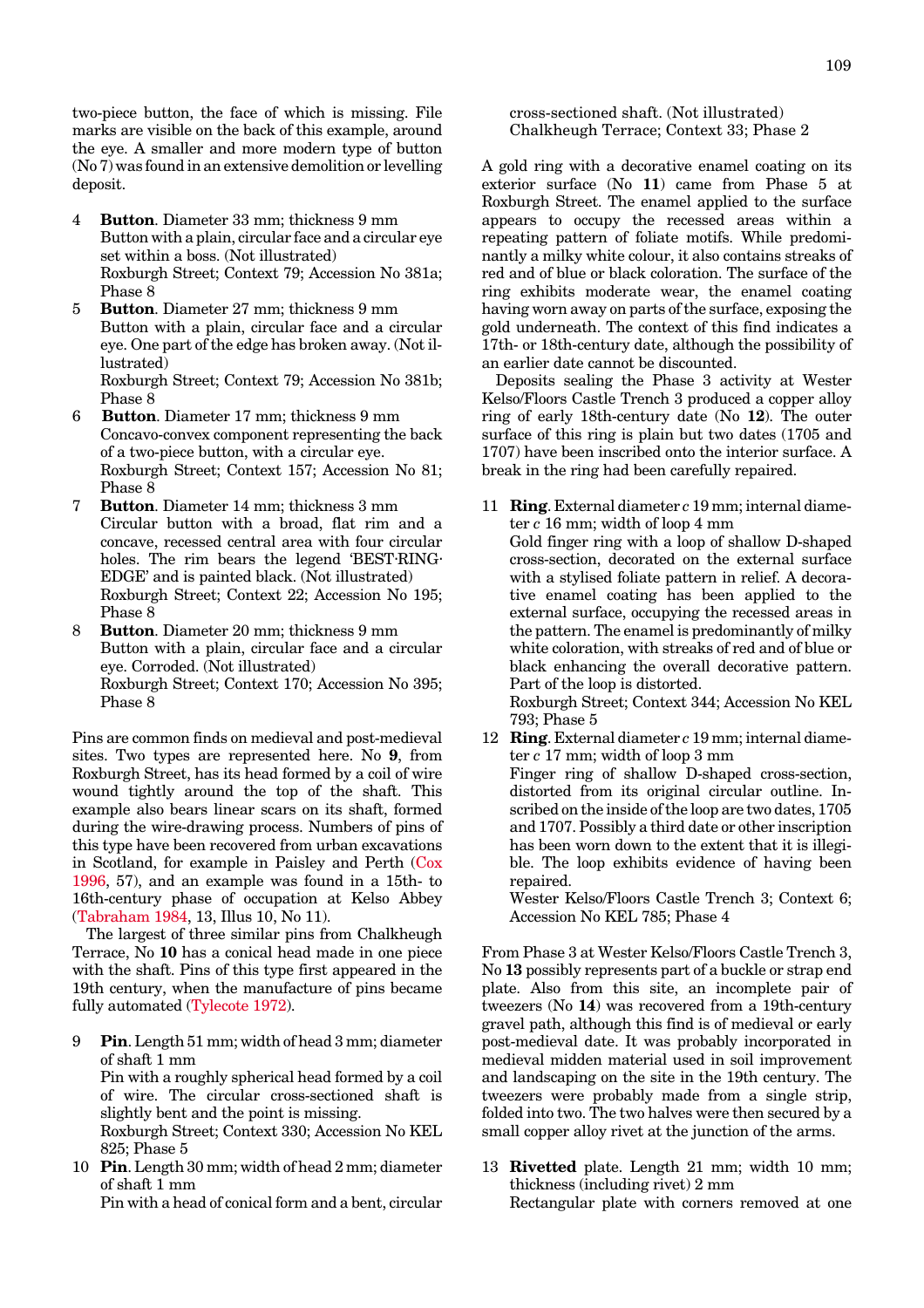<span id="page-3-0"></span>end. A circular cross-sectioned rivet occupies a perforation near to the opposite end.

Wester Kelso/Floors Castle Trench 3; Context 8; Phase 3

14 **Tweezers**. Length 48 mm; max width of arms 7 mm

Tweezers with tapering, rectangular crosssectioned arms and a slender shank, now distorted and broken. The arms bear linear scratches but are otherwise plain. Their edges have been filed. A small, circular copper alloy rivet secures the two sides of the tweezers at the junction of the arms.

Wester Kelso/Floors Castle Trench 3; Context 3; Phase 4

#### *Lead alloy objects*

No 15, from Roxburgh Street, is a rather crudely executed openwork mount which was possibly used to decorate a wooden or leather surface. Nos 16 and 17, both also from Roxburgh Street, represent evidence of lead-working on the site in its later phases, possibly associated with building construction or repair.

15 **Mount**. Height 33 mm; width 38 mm; thickness 3 mm

Openwork mount in the shape of a crown, surmounted by a cross at the apex. There is an irregularly-shaped, central perforation for a fixing nail. The object is now curved, but this probably represents accidental distortion. (Not illustrated) Roxburgh Street; Context 346; Accession No KEL 831: Phase 5

16 **Offcuts**. Largest: Length 139 mm; width 12 mm; thickness 2 mm

Two narrow offcuts, cut along both sides. The larger example tapers and bears transverse, linear scars from knife-trimming. Both offcuts are curled over at one end. (Not illustrated)

Roxburgh Street; Context 167; Accession No 137; Phase 8

17 **Waste**. Larger fragment: Length 53 mm; width 31 mm; thickness 7 mm

Two irregularly-shaped pieces of once-molten waste. (Not illustrated)

Roxburgh Street; Context 391; Accession No 424; Phase 6

#### *Iron objects*

A quantity of recent ironwork was recovered from these excavations, particularly from extensive garden soil and demolition deposits at the Roxburgh Street site. The artefacts recovered include rods, bars, straps (some perforated), drain pipe fragments, nails and other miscellaneous fragments. Most of the objects are heavily corroded. A selection of the earliest and most diagnostic finds is described below.

An axe head, found in demolition rubble overlying

the western end of Building Cin Phase 6 at Roxburgh Street (No 18), has shallow lugs and a roughly oval eye. It is probably of late 18th- or early 19th-century date. The shape of axe heads varies according to the axe's function, although over the last two centuries there has been a decline in the number of specialised and regional variants. This particular example corresponds to the type known as a Kent axe (or broad hatchet), which is a general purpose type, used particularly for the rough shaping of wood. Recent examples have been provided with hickory handles.

Found at Chalkheugh Terrace, No **19** is a small, four-tined fork of 18th- or 19th-century date. The iron component is heavily corroded, and corrosion of the tang has caused a lengthwise split in the bone handle.

A scale-tang knife, possibly of late 17th- or 18thcentury date, with a handle probably derived from red deer antler (No **20**), came from Roxburgh Street. The incised cross-hatching on both scales probably served both a decorative and functional purpose, assisting the user's grip on the handle. Evidence of the former presence of an end-plate or finial, probably of non-ferrous metal, survives in the form of two iron rivets or pins, projecting from the handle terminal. Knife fragments of earlier date were recovered during excavations at Kelso Abbe[y \(Tabraham 1984,](#page-2-0) 380, Illus 10, Nos 9, 33, 45 and 58).

Part of the casing from a plate lock, enclosing the remains of the bolt (No **21**) was found at Roxburgh Street.

Species identifications of the bone and antler components of Nos 19 and 20 are by C Smith.

18 **Axe head**. Length 255 mm; max width of blade 135 mm; thickness 48 mm Axe head with a roughly oval eye. Heavily corroded, and much surface detail, particularly on the bit, has been lost through lamination. (Not illustrated)

Roxburgh Street; Context 39B; Accession No 209: Phase 6

- 19 **Fork**. Length 139 mm; max width 17 mm; max thickness 14 mm Heavily corroded four-tined fork with a whittle tang, inserted into a plain handle of tapering, sub-rectangular cross-section, derived from a large ungulate long bone shaft. (Not illustrated)
- Chalkheugh Terrace; Context 26; Phase 2 20 **Knife**. Length 253 mm; max width of blade 24 mm; max width of handle 25 mm; max thick-

ness 20 mm Scale-tang knife. The blade is straight-backed and the edge curves steadily upwards towards the missing tip. The tapering scales, probably derived from red deer antler, are secured to the tang by three iron rivets and are decorated by an incised pattern of diagonal cross-hatching. Two further rivets or pins projecting from the end of the handle indicate the former presence of an end plate or finial. The blade is heavily corroded. Unconserved. Roxburgh Street; Context 22; Accession No 133; Phase 8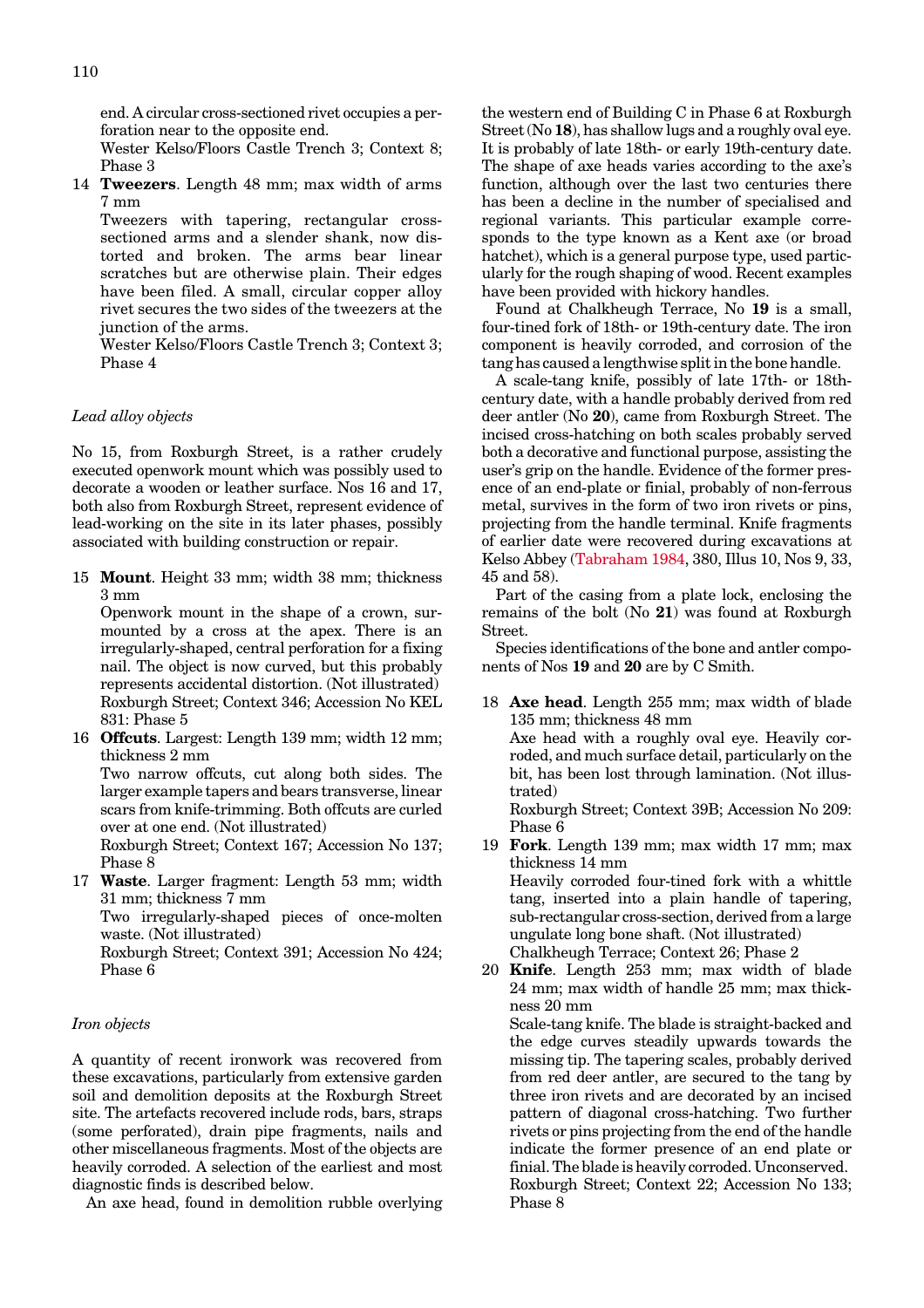<span id="page-4-0"></span>

*Illus 64 Artefacts from Kelso: Iron, Bone, Flint, Shell and Glass: Nos 20, 37, 39 & 41 Scale 1:2; Nos 22, 24–26, 28, 30, 33, 35 & 36 Scale 1:1*

21 **Lock casing**. Surviving length 113 mm; width 92 mm; thickness 29 mm

Incomplete casing from a plate lock, with the bolt in the unlocked position. Most of the internal mechanism is missing. Heavily corroded. (Not illustrated)

Roxburgh Street; Context 329; Accession No 630; Phase 5

# *Bone objects*

Seven circular bone buttons (Nos 22–8) were found at Chalkheugh Terrace and Roxburgh Street. All of them could have been cut from either a long bone shaft or a mandible from a large ungulate (eg, horse or cattle), and all were turned on a lathe.

Of the five examples from Chalkheugh Terrace,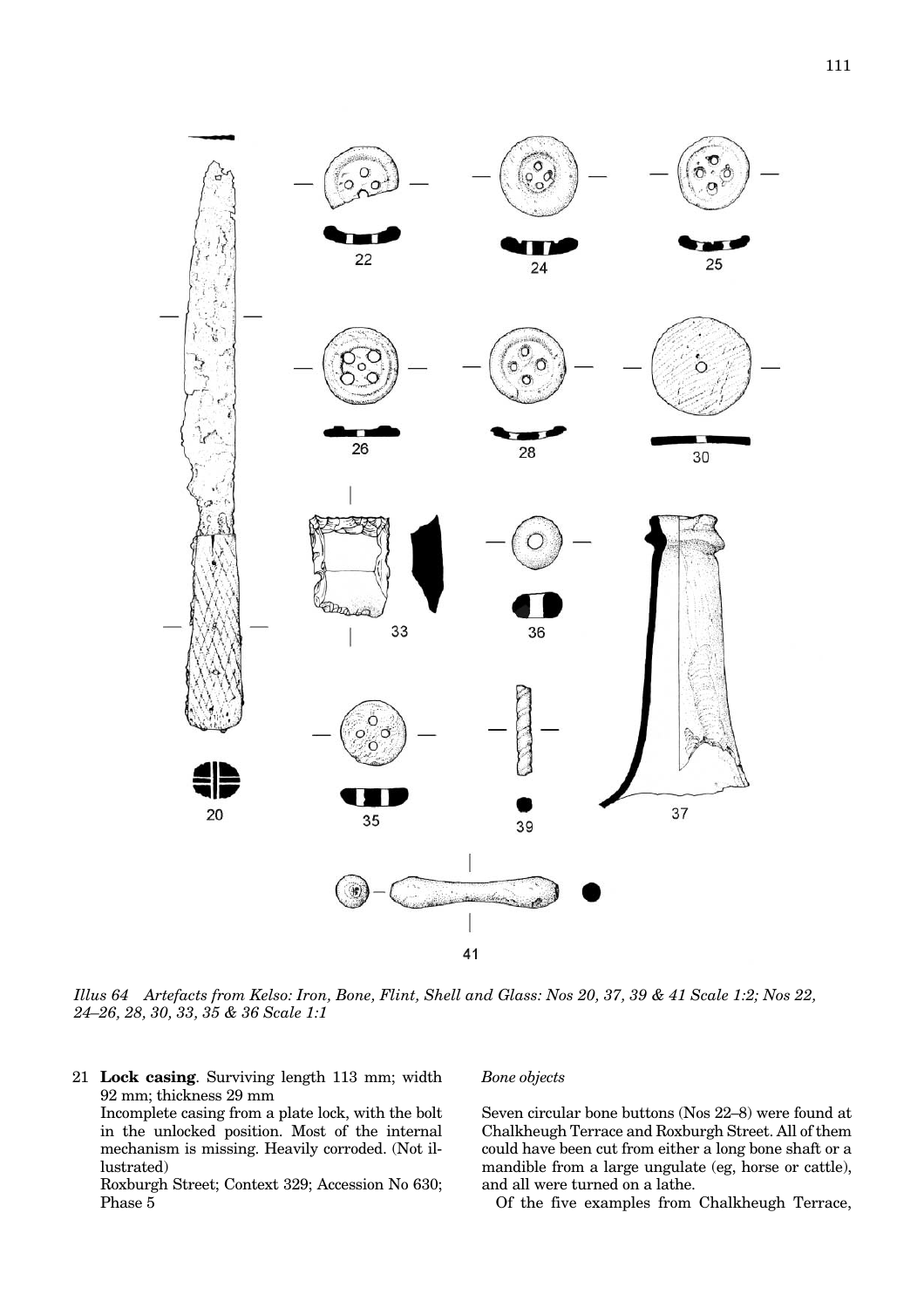Nos **22**, **27** and **28** are of very similar form, with raised rims on their upper surfaces and four thread holes within a central, recessed zone. Nos 22 and 28 are almost identical, although there are several differences in the fine details of the thread holes. The holes in No **22** are slightly smaller, less countersunk and more uniform in size than those in No **28**. The arrangements of holes in both buttons are slightly off-centre, failing to respect the fine, circular turning marks produced by the lathe before the holes were drilled. In the case of No **22,** the holes are between 1 mm and 2 mm off-centre. Button No **27** is also of very similar form, but is a fractionally larger example and is more eroded. These minor differences between buttons of essentially the same type serve as a reminder of the variation which existed among all hand-made articles before manufacturing processes became more mechanised.

Two buttons from Roxburgh Street (Nos **23** and **24**) are also of a concavo-convex form, but have proportionally broader rims and smaller recessed zones than the group discussed above. No **23** is the larger of the two and its more widely-spaced thread holes exhibit evidence of greater use-related wear.

No **26**, from Chalkheugh Terrace, is a button of discoid form, with a narrow, raised band encircling a symmetrical arrangement of five thread holes. Buttons with five holes rather than four are generally considered to belong to the 18th century [\(Houart 1976,](#page-1-0) 23). The remaining buttons from Chalkheugh Terrace may be of 18th- or 19th-century date, and those found in later deposits on the site may have been associated with the activities of a tailor and/or dress maker living in the near vicinity in the second half of the 19th century (see discussion of finds from Chalkheugh Terrace, above).

Species identifications are by C Smith.

- 22 **Button**. Diameter 17 mm; max thickness 3 mm Incomplete, circular button of concavo-convex form, with a raised, rounded rim on the upper (concave) face and four holes in the central, recessed area. The arrangement of holes is positioned slightly off-centre. Lathe turning marks are visible on the upper face of the button. It has broken across one of the holes. Chalkheugh Terrace; Context 8; Accession No KEL 1947; Phase 3
- 23 **Button**. Diameter 20 mm; max thickness 3 mm Circular button of concavo-convex form, with a broad, raised, rounded rim on the upper (concave) face and four holes in the central, recessed area. Lathe turning marks are visible on both faces. The edges of the holes exhibit signs of use-related wear. (Not illustrated)

Roxburgh Street; Context 80; Accession No 354/KEL 1951; Phase 8

24 **Button**. Diameter 18 mm; max thickness 3 mm Circular button of concavo-convex form, with a broad, raised, rounded rim on the upper (concave) face and four closely-spaced holes in the central area. Small, linear pits on both faces represent traces of trabeculae.

Roxburgh Street; Context 34; Accession No 508/KEL 1963; Phase 8

- 25 **Button**. Diameter 16 mm; max thickness 3 mm Circular button of concavo-convex form, with a narrow, raised rim on the upper (concave) face and four holes in the central, recessed area. There are small indentations adjacent to the holes and lathe turning marks are visible on both faces. Chalkheugh Terrace; Context 1; Accession No KEL 1942; Phase 3
- 26 **Button**. Diameter 18 mm; max thickness 2 mm Circular button of discoid form with a narrow, raised band surrounding a symmetrical arrangement of five holes, the central one of which is smaller than the remaining four. The rear surface of the button is heavily scored and includes exposed trabeculae. Lathe turning marks are visible on the upper face. Chalkheugh Terrace; Context 26; Accession No

KEL 1946; Phase 2

- 27 **Button**. Diameter 18 mm; max thickness 3 mm Circular button of concavo-convex form, with a raised, rounded rim on the upper (concave) face and four countersunk holes in the central, recessed area. (Not illustrated) Chalkheugh Terrace; Context 3; Accession No KEL 1943; Phase 3
- 28 **Button**. Diameter 17 mm; max thickness 3 mm Circular button of concavo-convex form, with a raised, rounded rim on the upper (concave) face and four countersunk holes in the central, recessed area. There is a slight variation in the size of the holes. (Not illustrated)

Chalkheugh Terrace; Context 85; Accession No KEL 1944; Phase 2

Button backing discs occur in a range of sizes, as demonstrated by recent finds in Perth and Ayr [\(Cox](#page-0-0) [1994, 4](#page-0-0)84, Illus 9, No 45; [Cox forthcoming\).](#page-0-0) Some examples were clearly manufactured using a lathe, as they exhibit concentric turning marks. The two examples recovered here (Nos **29–30**), however, appear to represent cut discs, filed flat on both faces. The marks surviving from their manufacture are in the form of broadly-spaced file marks, in contrast to the fine turning lines evident on some of the buttons.

Zones of dark staining on both faces of No **30** are possibly due to the disc having been in contact with a corroding iron artefact in its burial environment.

29 **Button backing disc**. Diameter 19 mm; thickness 1 mm

Derived from a large ungulate long bone shaft or a mandible. Disc with a circular, central hole (diameter 2 mm) and broadly-spaced file marks on both faces. (Not illustrated)

Roxburgh Street; Context 167; Accession No 137; Phase 8

30 **Button backing disc**. Diameter 22 mm; thickness 1 mm

Derived from a long bone shaft or an antler beam.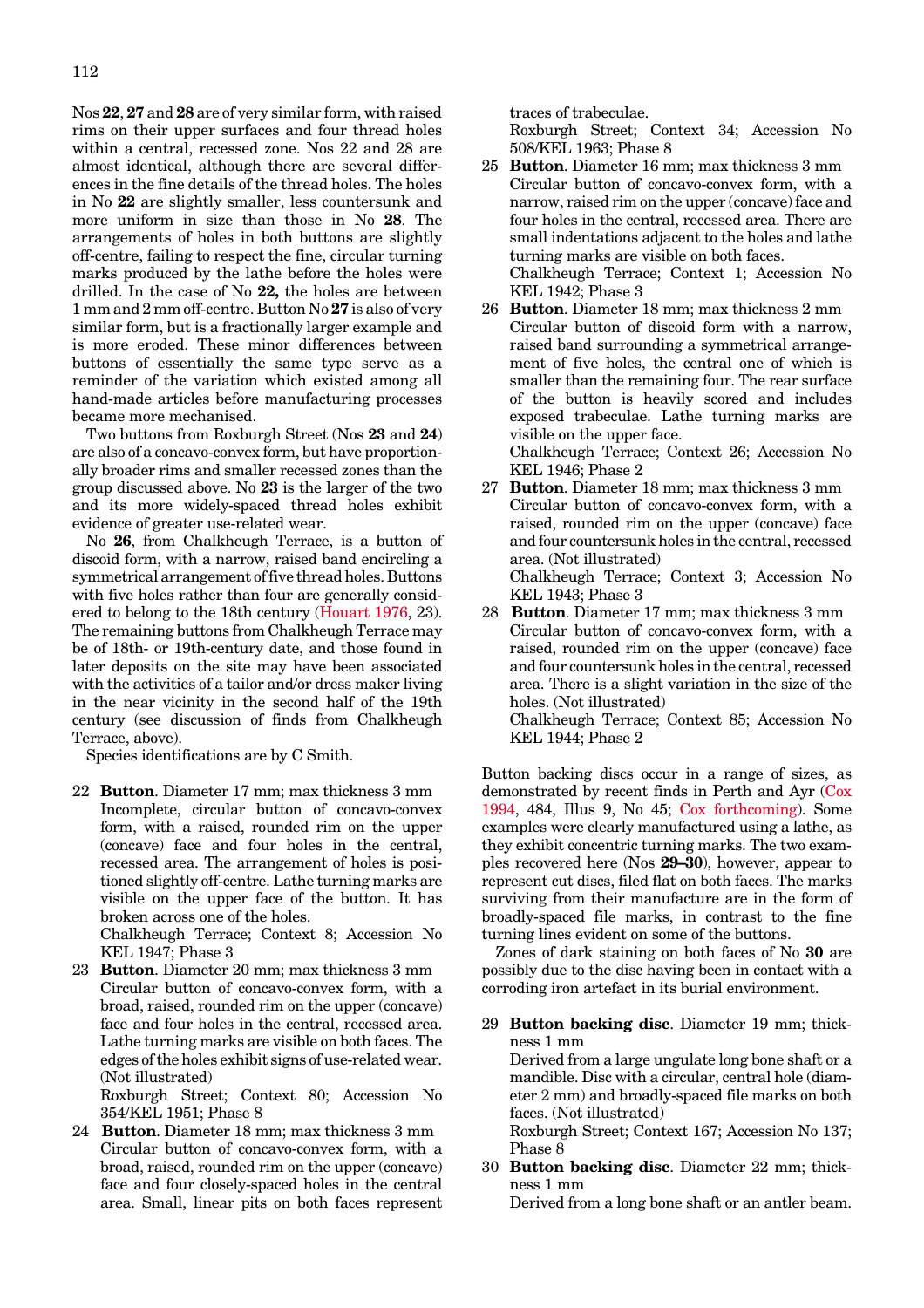Disc with a circular, central hole (diameter 2 mm) and file marks on both faces. Part of the disc is stained on both faces.

Chalkheugh Terrace; Context 8; Phase 3

## *The Lithics by C Wickham-Jones*

## *13–19 Roxburgh Street*

There were two pieces of flaked flint from Roxburgh Street: a small end scraper (No **31**); and a broken retouched flake (No **32**), possibly part of a 'fabricator'. The end scraper is in good condition, but the other piece has been badly burnt and damaged.

Two pieces do not offer much information relating to an area that has undoubtedly seen human activity since prehistory. Chronologically, the end scraper could relate to any period of stone-using prehistory from the Mesolithic onwards. The retouched flake is slightly more specific, being of a type that tends to be more common in the Neolithic, though there are Mesolithic examples.

It is interesting that both pieces are retouched tools, but most likely they represent residual evidence of earlier activities (not necessarily of one period) on the site.

## *Wester Kelso/Floors Castle Trench 3*

Thirty-six pieces of flaked stone were recovered from the excavations at Wester Kelso/Floors Castle Trench 3, all from medieval and later contexts. Fourteen pieces are of flint, 13 of chalcedony, and 9 of chert. All materials are likely to be locally derived and all are well represented in other lithic assemblages from the area [\(Wickham-Jones 1998\).](#page-3-0) The make-up of the assemblage is as follows: three platform cores, seven chunks, 21 regular flakes, one blade, one gunflint, one pebble and two debitage flakes.

It is impossible to say much about such a small assemblage other than that it is likely to derive from earlier, prehistoric activity in the area. The cores (eg No **34**) are small blade cores that might be more at home in a Mesolithic context, as might the chalcedony blade, but none of the other pieces are period specific, with the exception of the gunflint. It is interesting that, with the exception of the latter, there are no retouched pieces in the assemblage, but this does not mean that none of the pieces was used, because work elsewhere has shown that tools were often made of unretouched pieces.

The gunflint (No **33**) must be considered as quite separate to the rest of the assemblage. It is made of a different, black, flint that was probably imported, and it bears the characteristic small scars from knapping with metal hammers. It clearly relates to quite different activity, and a much more recent period, from the other lithic artefacts. Gunflints were commonly made in the Brandon area of Suffolk, from which large quantities were exported between the late 17th century and the end of the 19th century. Scarring on the underside of the firing edge suggests that this piece had been used.

#### *Discussion*

Both sites confirm the long history of human settlement and activity in and around Kelso. More recent activity has clearly removed most of the prehistoric record from these particular sites, but the lack of recent excavation of well preserved prehistoric remains means that the finds are worth recording. The raw materials are typical of those used in this area in prehistory.

There are few formal, retouched, tools in the assemblages, and little debitage, but this is probably a reflection of the processes of survival and collection. The presence of cores and regular flakes, as well as the few retouched pieces, suggests that the material has resulted from the manufacture as well as the use of stone tools. Unfortunately, it is not possible to closely date this activity.

The gunflint (No **33**) is interesting, but more recent than the other pieces.

A full catalogue of the lithics is available in the site archive.

- 31 **Retouched flake**. Length 22 mm; width 18 mm; thickness 6 mm Flint. Small end scraper with rounded scraping face and narrow 'butt'. Macroscopic edge damage on left side of face. Corticated. (Not illustrated) Roxburgh Street; Context 1104; Accession No 514; Phase 3
- 32 **Retouched flake**. Length 29 mm; width 22 mm; thickness 10 mm

Flint. Very badly damaged by burning, but remnant retouch visible along edges of broken chunky flake. Possible 'fabricator' type. Burnt. (Not illustrated)

Roxburgh Street; Context 332; Accession No 628; Phase 3

33 **Gunflint**. Length 23 mm; width 18 mm; thickness 7 mm

Flint. Classic gunflint. Mint condition.

Wester Kelso/Floors Castle Trench 3; Context 6; Phase 4

34 **Core**. Length 26 mm; width 23 mm; thickness 16 mm Chalcedony. Small single platform core, worked round one side only, blade core. Mint condition.

(Not illustrated) Wester Kelso/Floors Castle Trench 3; Context 1; Phase 4

## *Shell button*

A button derived from mother-of-pearl (No **35**) came from an unstratified context at Roxburgh Street. The edge of the button is more rounded on one face, probably a deliberate feature rather than being caused by wear. This face probably represents the back of the button. Made from white, deep-sea shells imported from Australia, the Philippines and Indonesia, mother-of-pearl buttons were made in France and England in the 18th and 19th centuries.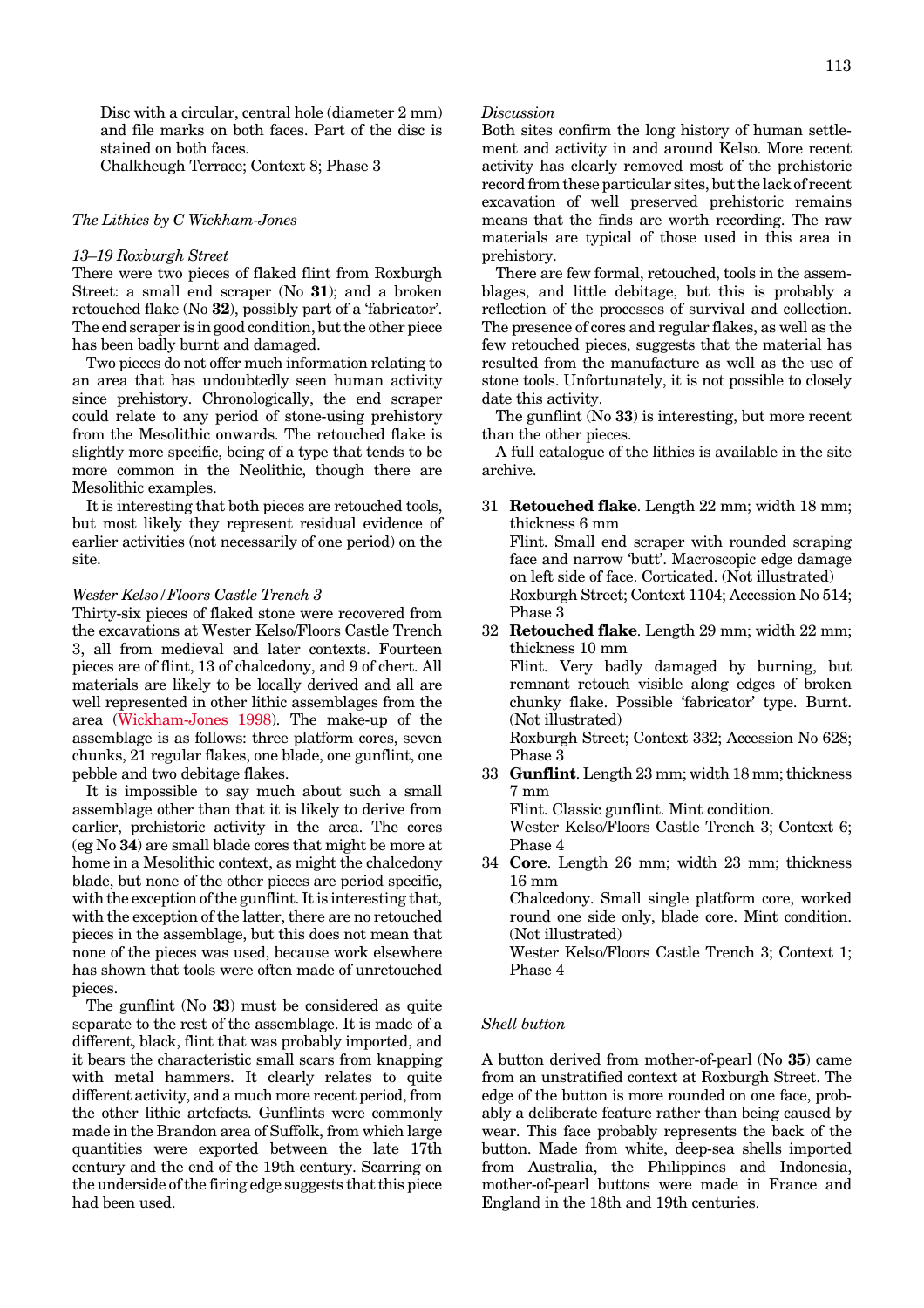35 **Button**. Diameter 14 mm; thickness 4 mm Circular button derived from mother-of-pearl, with four holes. The edge is more rounded on one face.

Roxburgh Street; Unstratified; Accession No 311

#### *The glass*

A small, globular bead (No **36**) was recovered from a topsoil deposit at Wester Kelso/Floors Castle Trench 3. It possibly relates to Phase 2 or Phase 3 activities at the site in the 17th or 18th century and was residual in the topsoil.

Fragments of window glass were recovered from all of the excavations, most numerous from Roxburgh Street. The earliest fragments from this site were found in deposits dated to the late 17th century and were among debris possibly associated with a destructive fire in 1684. A small number of fragments from later contexts include beaded or heat-rounded edges, but otherwise very few diagnostic features survive on these very small pieces. No window cames were recovered from the excavations.

A majority of the vessel glass recovered is from wine bottles. A minority of fragments is from bottles of squat form; most are from bottles of more cylindrical form. Fragments of beer bottles are also represented among the assemblage. One of 11 fragments of bottle glass from a Phase 8 soil deposit at Roxburgh Street, No **37** represents the neck and part of the shoulder of a wine bottle. No **38** is one of two fragments from rectangular bottles, recovered from an extensive deposit assigned to Phase 3 at Chalkheugh Terrace. Square and rectangular bottles, many of which were made to contain gin in the 18th and 19th centuries, were designed to fit easily into cases.

No **39**, from Phase 4 at Roxburgh Street, is possibly a wine glass stem. It is decorated by a spiralling double groove.

- 36 **Bead**. Diameter 11 mm; thickness 6 mm Bead in the form of a flattened sphere, of translucent, pale orange to brown glass. The circular hole (diameter 3 mm) is positioned slightly off-centre. Wester Kelso/Floors Castle Trench 3; Context 1; Accession No KEL 821; Phase 4
- 37 **Bottle neck**. Surviving depth 129 mm; external rim diameter 30 mm; internal rim diameter 22 mm Neck and part of the shoulder of a wine bottle in green glass, exhibiting slight surface deterioration. A shallow, linear fracture on the surface of the neck follows the course of an elongated vesicle formed when the body of the vessel was blown. Roxburgh Street; Context 22; Accession No 46; Phase 8
- 38 **Bottle base**. Surviving depth 44 mm; max width 62 mm

Base fragment from a straight-sided, rectangular bottle in almost clear glass with a pale blue tint. All edges are broken. (Not illustrated)

Chalkheugh Terrace; Context 8; Phase 3

39 **Stem**. Length 40 mm; diameter 6 mm Circular cross-sectioned stem, broken at both ends, decorated by a spiralling double groove. An iridescent weathering patina has formed on the surface of the glass. Roxburgh Street; Context 300; Accession No 592; Phase 4

#### *Ceramic building material*

Numerous fragments of curved ceramic roof tiles were recovered from 18th-century levels at Roxburgh Street. No complete examples were recovered, but the fragments appear to be from pantiles, and No **40** is typical of the prevailing fragment size and fabric type.

40 **Roof tile fragment**. Length 91 mm; width 84 mm; thickness 15 mm Fragment from a curved roof tile in a moderately coarse, orange fabric, particularly sandy on the convex surface, containing small, linear voids. (Not illustrated) Roxburgh Street; Context 1042; Phase 5

#### *Ceramic object*

Both men and women used wigs at different periods from the 16th century to the early 19th century. Le [Cheminant \(1982\)](#page-0-0) discusses the development of wig curlers such as No **41**, which is of symmetrical form and made from pipe clay. Wig curlers were made in a range of sizes. This example from Chalkheugh Terrace lies near the upper end of the size range represented by a group of 18th-century wig curlers of similar form found at Colchester [\(Crummy 1988,](#page-0-0) 26). It bears a small stamp at either end, containing the initials WB.

41 **Wig curler**. Length 75 mm; max diameter 15 mm Dumbbell-shaped, pipe clay wig curler, of circular cross-section. Each end bears a small, circular stamp bearing the initials 'W B'. Chalkheugh Terrace; Context 8; Phase 3

## *Clay Pipes byDBGallagher*

The following report considers 91 clay pipe fragments from eight different contexts at Wester Kelso/Floors Castle Trench 3. Clay pipes from the other Kelso excavations are discussed elsewher[e \(Gallagher 1987\). T](#page-1-0)he date of this assemblage falls mainly in the 1660–1700 bracket, although Nos **44** and **45** may be of slightly later date. The two Patrick Crawford bowls are further examples of how this Edinburgh maker's products were popular in the Borders area. The two are from different moulds but bear the same basal stamp. The majority of the clay pipes are of Scottish origin with some material from north-east England and one bowl of a type common in north-west England. Examples from the latter area are uncommon in Scotland but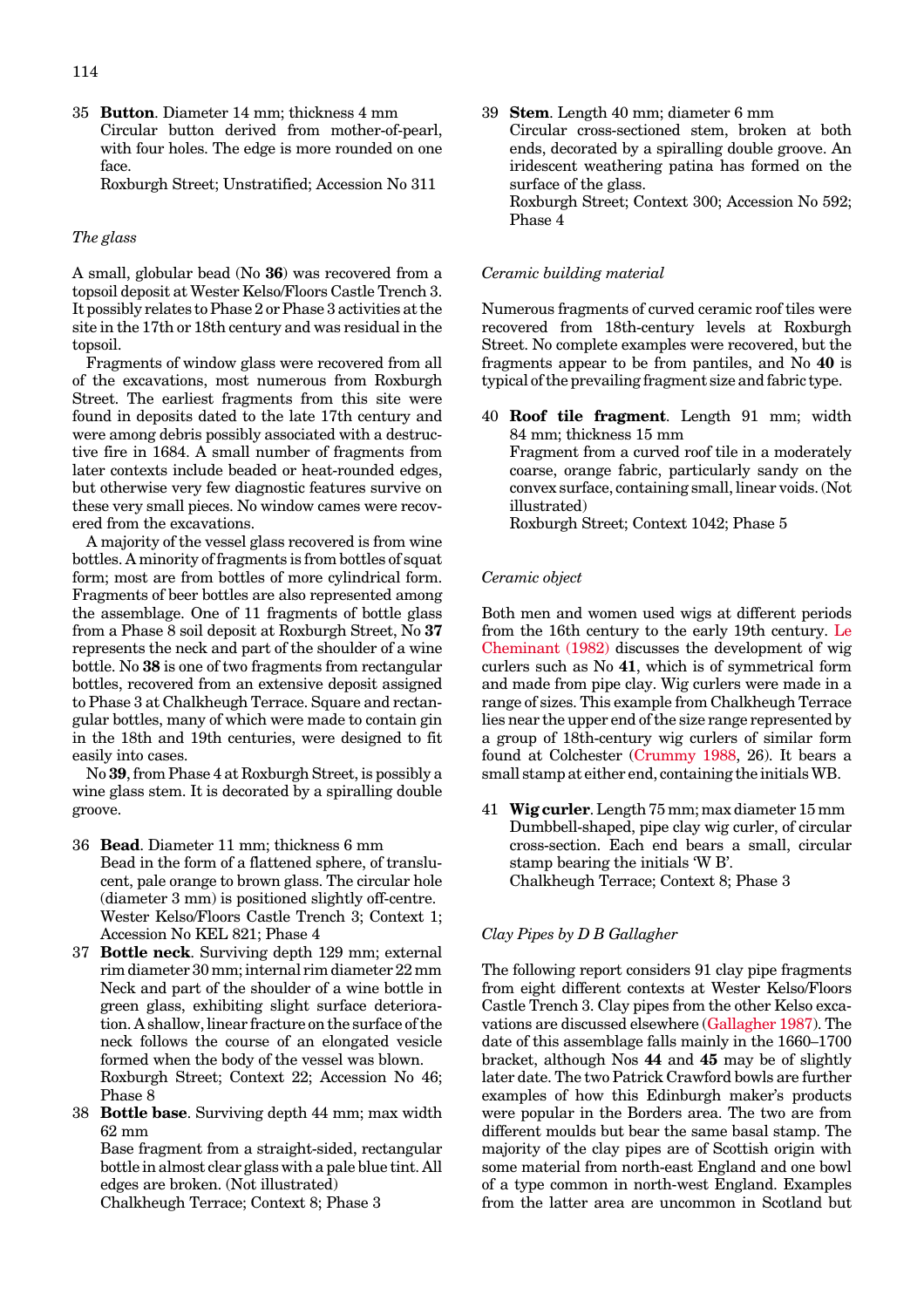several examples are preserved in the Royal Museum of Scotlan[d \(Sharp 1984,](#page-2-0) 42).

42 **Polished bowl**. With wire-marked rim, mould-imparted P/C and castle basal stamp of possibly Type B4; 7/64'; Patrick Crawford, Edinburgh; 1670–90.

Wester Kelso/Floors Castle Trench 3; Context 1; Phase 4

- 43 **Bowl**. With partial milling, mould-imparted P/C with everted P, castle basal stamp; 7/64'; another Patrick Crawford bowl; date range as No 42. Wester Kelso/Floors Castle Trench 3; Context 8; Phase 3
- 44 Base of bowl. With mould-imparted I/A and basal stamp of the portcullis type; 8/64'; Scottish, possibly a John Aiken of Glasgow, 1670–1730. Wester Kelso/Floors Castle Trench 3; Context 3; Phase 4
- 45 **Base of bowl**. With mould-imparted W/?I and partial impression of basal stamp of debased portcullis type; 7/64'; Scottish, 1670–1730. Wester Kelso/Floors Castle Trench 3; Context 6; Phase 4
- 46 **Spurred bowl**. Burnished; 7/64'; a north-west England type, cf Rutter and Davey 1980, 219, fig 79.57; 1660–80. Wester Kelso/Floors Castle Trench 3; Context 6; Phase 4
- 47 **Bowl and stem fragment**. With shallow heel; 7/64'; possibly 1690–1730. (Not illustrated.) Wester Kelso/Floors Castle Trench 3; Context 1; Phase 4
- 48 **Bowl fragment**. With pronounced spur; 6/64'; an unusual form for a Scottish product, possibly from NE England, 1680–1720 (cf Parsons 1964, 236, fig 1, Type 7–8).

Wester Kelso/Floors Castle Trench 3; Context 8; Phase 3

49 **Stem fragment**. Double line of milling around circumference; 7/64'; this form of decoration is unusual on Scottish pipes but is found on a Patrick Crawford pipe from Advocates Close, Edinburgh (Edinburgh City Museums collection);

Wester Kelso/Floors Castle Trench 3; Context 1; Phase 4

# **Artefacts from Peeble[s \(illus 65](#page-9-0) and [66\)](#page-15-0)**

#### *Assemblage summaries*

#### *Bridgegate*

Finds from the tolbooth site include a variety of copper alloy costume fittings from Phases 2–5 and several pins, mainly from Phase 4 (Catalogue Nos **60–71**). An iron spur buckle (No **80**) and a knife blade with overlaid decoration (No **81**), both of medieval date, are of particular interest. A collection of 454 fragments of tobacco pipe, mainly from modern contexts (Nos **87–120**), is also discussed.

## *Cuddyside*

Artefacts recovered from the Cuddyside excavation include evidence for the melting of lead alloy, mainly from Phases 2 and 4. Also included in the assemblage is a group of iron objects, including a buckle from Phase 4 (Catalogue No **124**) and a key from Phase 5 (No **126**), and a perforated ceramic sherd (No **127**).

#### *Artefacts from Bridgegate [\(illus 65\)](#page-9-0)*

#### *Copper Alloy Objects by B Ford*

#### *Personal ornaments*

Two buckles were recovered. No **50**, from the post-tolbooth garden soil has a small oval double loop frame. No **51** is similar to a buckle found in a 16th-century context at Chelmsford, Essex [\(Cunningham and Drury 1985,](#page-0-0) fig 26, no 9). It was recovered from the fill of a pit associated with the demolition of the cinema in 1985. No **52** is probably a hooked clasp from a box or cupboard. It was recovered from topsoil. No **53**, a sheet metal disc, was also found in post-tolbooth garden soil. It is the back of an 18th/19th-century composite button. No **54** is part of a buckle plate with a rectangular pin slot. It was recovered from a Phase 3 demolition layer over the path behind the tolbooth (Building 4). Nos **55–7** are tags for fitting at the end of laces of leather or textile to prevent fraying and to ease the lacing up of garments or shoes. Nos **55** and **57** both came from 13th/14th-century contexts, No **55** from a make-up layer in Plot B and No **57** from a floor layer in Plot C. No **56** came from the last occupation of the tolbooth.

- 50 **Buckle**. Length 20 mm; width 13 mm Cast. Plain double-sided oval buckle. Pin missing. Traces of iron staining on central pin bar. Plot C; Context 59; SF 48; Phase 5
- 51 **Buckle**. Length 24 mm; width 18 mm Cast. Double-sided rectangular buckle with curved ends. Decorated with raised notches on three sides, one side plain. Copper alloy pin. Plot A; Context 147; SF 16; Phase 5
- 52 **Clasp**. Length 62 mm; thickness 0.5 mm Made from a thin sheet of copper alloy with tinning on the upper surface. Broken at one end. Hooked terminal at the other. (Not illustrated) Plot C; Context 001; SF 28; Phase 5
- 53 **Disc**. Diameter 22 mm; thickness 0.5 mm Made from a sheet. File marks on the underside. Central perforation. Diameter of hole 3 mm. (Not illustrated)

Plot C; Context 59; SF 46; Phase 5

54 **Strap-end**. Length 15 mm; width 15 mm; thickness 0.5 mm Square sheet pierced by three holes. Diameter of holes 2 mm and 3 mm. Rectangular section cut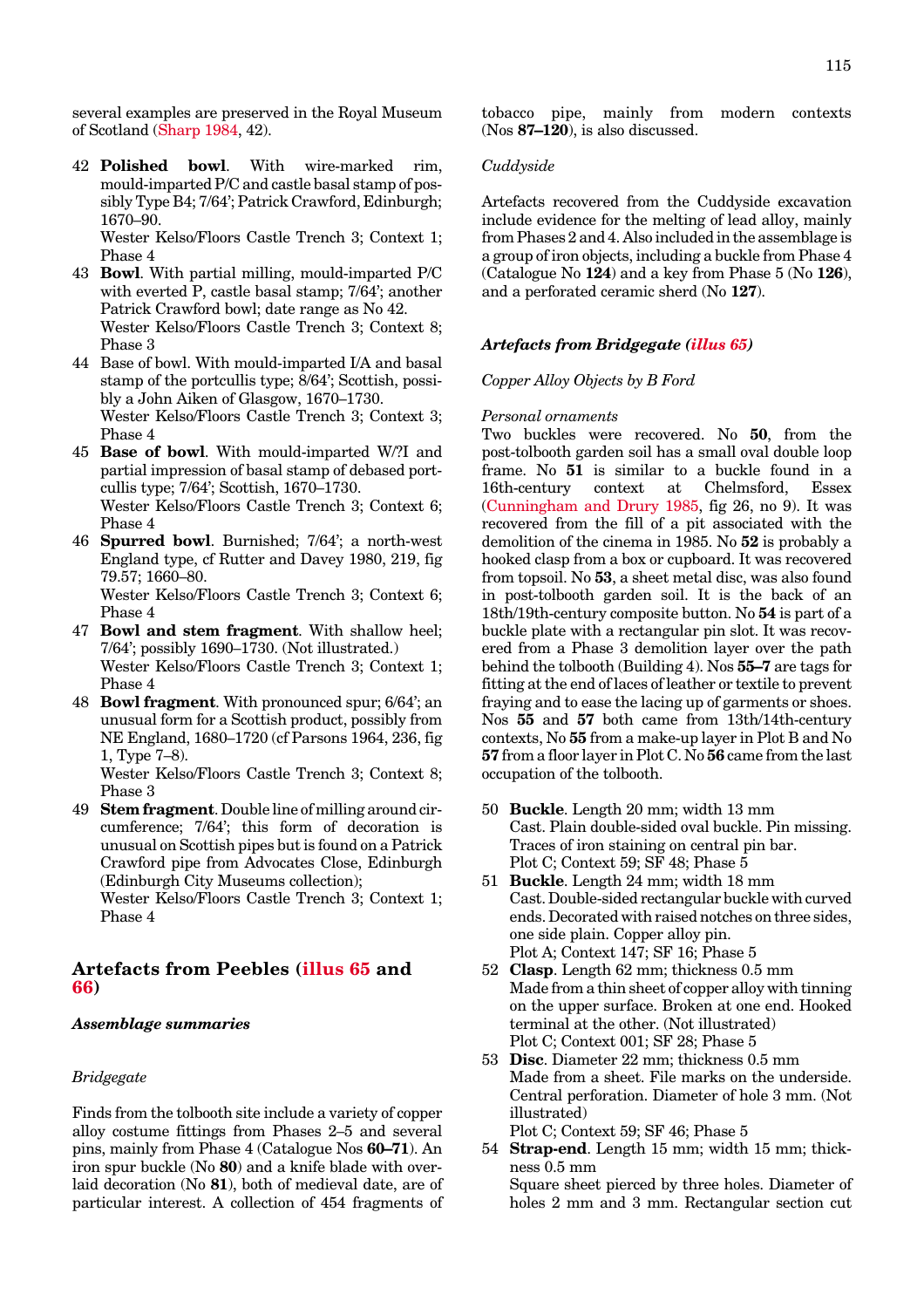<span id="page-9-0"></span>

*Illus 65 Artefacts from Bridgegate, Peebles: Nos 50, 51, 58, 70 & 72 Scale 1:1; Nos 78, 80, 81, 83, 84 & 86 Scale 1:2*

away on one side. (Not illustrated) Plot C; Context 281; SF 39; Phase 3

- 55 **Tag**. Length 18 mm Made from a rolled sheet, broken at one end. (Not illustrated) Plot B; Context 365; SF 59; Phase 2
- 56 **Tag**. Length 20 mm Four fragments of tag end with part of leather thong *in situ*. (Not illustrated) Plot C; Context 271; SF 50; Phase 3
- 57 **Tag**. Length 25 mm Two fragments of a tag. Made from a rolled sheet with edges butting. Tapers to one end. The other end is open with a small rivet hole below the edge,

diameter of hole 0.5 mm. (Not illustrated) Plot C; Context 356; SF 66; Phase 2

#### *Textile equipment*

Two needles were recovered from post-demolition garden soil over the tolbooth dated to the 18th/19th centuries. They are both made from rolled sheets. No 58 has a small circular eye. The other has a cut rectangular eye.

Twelve small pins with twisted wire and conical heads of a type usually classified as sewing pins were recovered. The pins fall into two categories by length. Four pins (Nos **68–71**) are between 32 mm and 49 mm. Nos **68** and **70** were recovered from 15th- to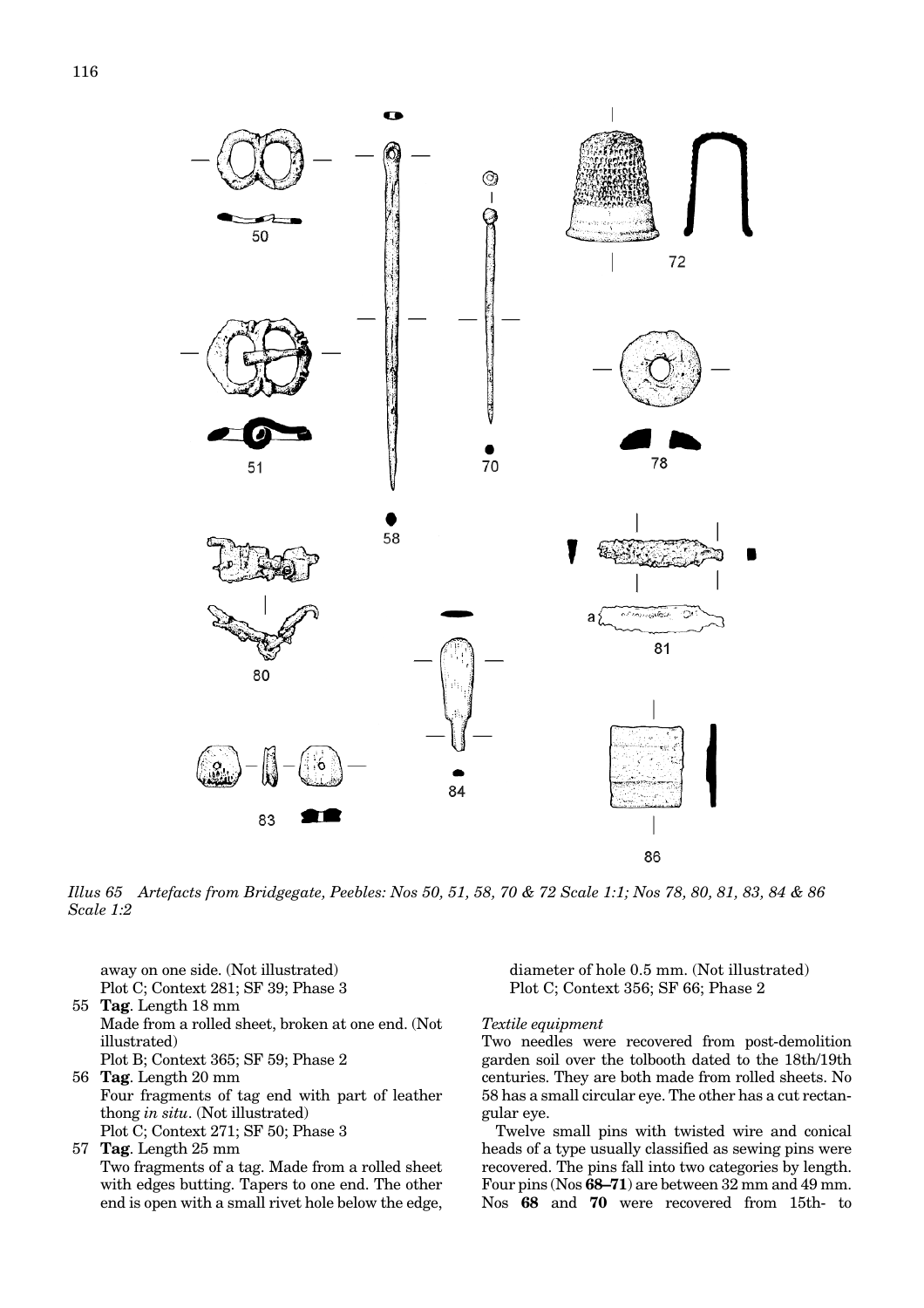17th-century contexts. No **69** came from disturbed natural in the area of the tolbooth. No **71** was unstratified. All four pins are made from drawn wires with heads made by twisting wire around the top of the shaft. No **70** has a waisted shaft below the head as a result of stamping the head in place. The remaining eight pins fall between 15.5 mm and 26 mm in length. Seven pins (Nos **60** and **62–67**) all came from 18th/ 19th-century floor layers in the Post Office (Building 1). The remaining pin came from 20th-century posttolbooth garden soil. Five of these pins have twisted heads, two have conical heads and one has the head missing. The conical head on No **65** has been made from a twisted wire stamped into a conical shape. Tylecote [\(1972, 18](#page-2-0)5) has noted in his study of pins from Gloucestershire that pins with conical shaped heads were being introduced at the end of the 18th century. No **62** also has a conical head, although the head is in one piece with the shank; solid head pins like these were introduced at the beginning of the 19th century (ibid, 186). Three pins are tinned on both the shafts and heads. The remaining five are corroded, but may originally have been tinned. [Tylecote](#page-2-0) (ibid, 184) in his study of late pins has noted that the majority of 18th- and 19th-century wire drawn pins were tinned.

Two thimbles were also recovered. Both are of the domed type for pushing the needle with the tip of the finger. They are almost certainly made of brass. Both are probably cast. They have small holes and were, therefore, used for fine sewing. No **72** has oval holes in concentric circles which are close set and sometimes lapping; these are probably machine-made. The top has irregularly placed circular holes, probably stamped, which would suggest a date post-1620 [\(Holmes 1988](#page-1-0), 3). At the base is a large plain band, decorated with a lightly applied band of small dots. It was recovered from 15th- to 17th-century post-demolition dumping in Plot B.

No **73** has a plain lower section with a geometric border. Decorative motifs on thimbles were introduced in the 15th century and reached a peak in the 16th century, when the decoration of copper alloy thimbles began to decline due to the introduction of silver as a medium for manufacturing thimble[s \(ibid\). T](#page-1-0)he indentations on the walls are machine-made, which would suggest a date post-1620 [\(ibid\).](#page-1-0) The indentations on the top have been stamped and are a combination of circles and triangles.

58 **Needle**. Length 80 mm; max width 3 mm Made from a rolled sheet, flattened and stamped at one end to form the circular eye. Diameter of eye 2 mm.

Plot C; Context 59; SF 43; Phase 5

59 **Needle**. Length 48 mm; max thickness 3 mm Made from a rolled sheet. The eye is a cut rectangle countersunk on one side. The tip is bent. (Not illustrated)

Plot C; Context 59; SF 53; Phase 5

60 **Pin**. Length 25 mm Shaft has a circular cross-section. Head made from a small wire twisted twice around and stamped onto the top of the shaft. Shaft waisted below head. Tinned. (Not illustrated)

Plot A; Context 5; SF 25; Phase 4

- 61 **Pin**. Length 18 mm Made from a wire with circular cross-section. Head made from a wire twisted twice around the top of the shaft. Shaft waisted below head. Tip missing. (Not illustrated) Plot C; Context 59; SF 52; Phase 5
- 62 **Pin**. Length 26 mm Made from a wire with circular cross-section. Head made from a wire twisted twice around the top of the shaft and stamped. Waisted below head. (Not illustrated) Plot A; Context 154; SF 18; Phase 4
- 63 **Pin**. Length 26 mm Made from a wire with circular cross-section. Head missing. Tinned. (Not illustrated) Plot A; Context 154; SF 19; Phase 4
- 64 **Pin**. Length 26 mm Made from a wire with circular cross-section. Conical head with rounded top. Tinned. (Not illustrated) Plot A; Context 154; SF 20; Phase 4
- 65 **Pin**. Length 16 mm Made from a wire with circular cross-section. Head made from a wire twisted twice around the top of the shaft. Tip missing. (Not illustrated) Plot A; Context 154; SF 21; Phase 4
- 66 **Pin**. Length 19 mm Made from a wire with circular cross-section. Head made from a wire twisted twice around the top of the shaft. (Not illustrated) Plot A; Context 154; SF 22; Phase 4
- 67 **Pin**. Length 32 mm; thickness 1 mm Made from a wire with circular cross-section. The head is made from a wire twisted twice around the top of the shaft. Shaft waisted below head. Tip missing. (Not illustrated) Plot A; Context 158; SF 17; Phase 4
- 68 **Pin**. Length 49 mm Made from a wire with circular cross-section. Head made from a wire twisted twice around the top of the shaft. (Not illustrated) Plot B; Context 287; SF 64; Phase 3
- 69 **Pin**. Length 38 mm; thickness 1 mm Made from a wire with circular cross-section, now bent. Head formed by twisting a wire twice around the top of the shaft. Very corroded. (Not illustrated)

Context 390; SF 49; Subsoil

70 **Pin**. Length 49 mm; thickness 2 mm Made from a wire with circular cross-section. Head made from a wire twisted twice around the top of the shaft. Head stamped. Shaft waisted below head.

Plot C; Context 450; Phase 3

71 **Pin**. Length 16 mm Made from a wire with circular cross-section. Head made from a wire twisted twice around the top of the shaft then stamped into a flat conical shape. Tinned. (Not illustrated) SF 26; Unstratified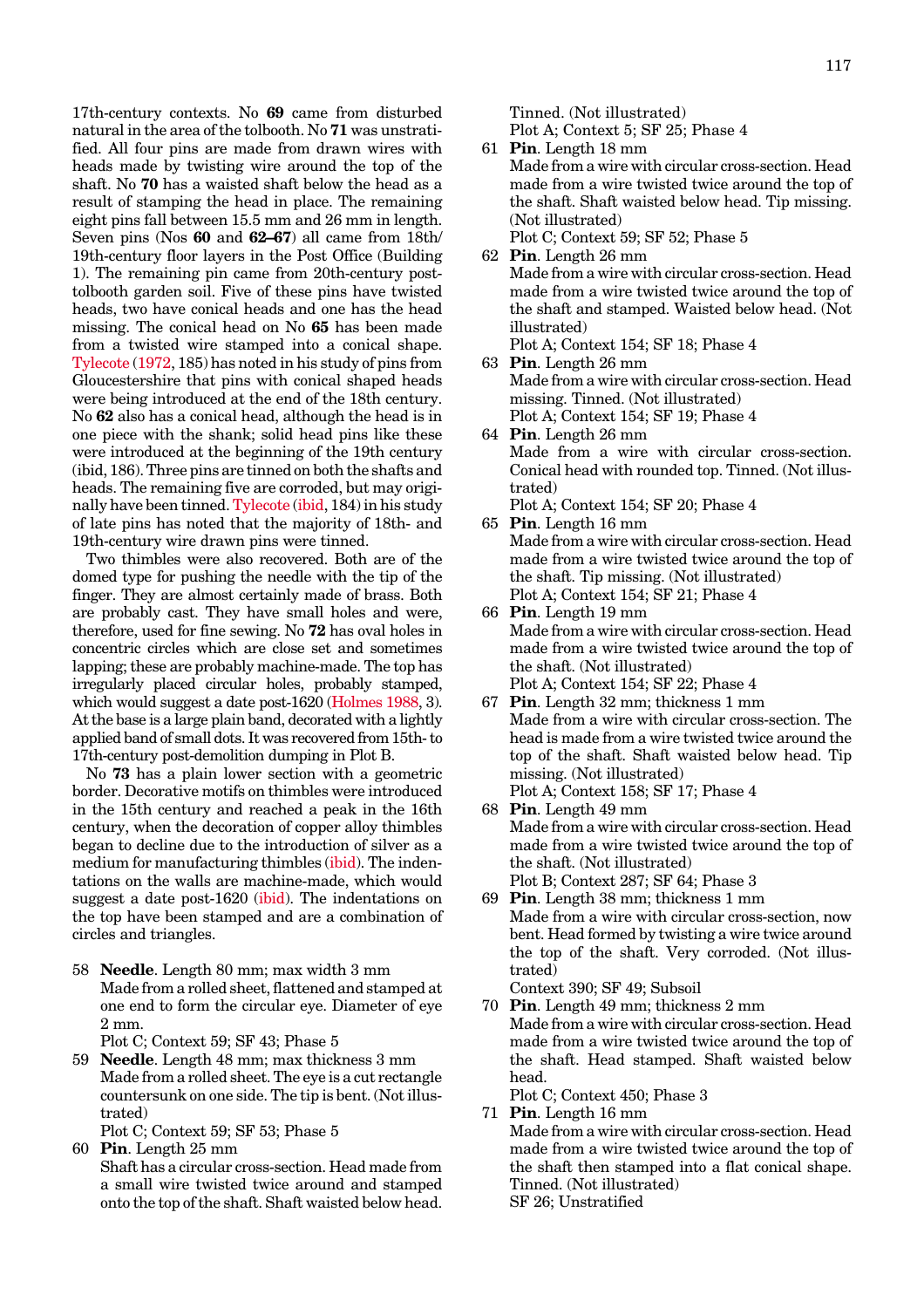- 72 **Thimble**. Height 24 mm Made from a single sheet with concentric lines of dots. Slightly distorted. Plot B; Context 125; SF 34; Phase 3
- 73 **Thimble**. Height 22 mm Made from a single sheet with concentric rows of dots, and a geometric border below. The top is stamped with circles of dots and triangles with a central raised square. (Not illustrated) Plot B; Context 210; SF 56; Phase 3

#### *Vessels*

Two fragments of sheeting are probably parts of vessels. No **74**, from 15th- to 17th-century dumping overlying Plot B, is part of the rim from a sheet vessel. No **75**, which is unstratified, is probably a repair piece.

- 74 **Vessel**. Thickness 2 mm Three fragments of a sheet vessel. The rim is a slight thickening of the wall with triangular cross-section. (Not illustrated) Plot B; Context 125; SF 35; Phase 3
- 75 **Sheet**. Thickness 0.5 mm Fragments of two sheets held together with a 'paper-clip' rivet. (Not illustrated) SF 63; Unstratified

#### *Jetton or counter*

No **76** is a jetton or reckoning counter from Nuremberg. It is probably of 17th-century date.

76 **Jetton** or **Reckoning Counter** Nuremberg stock type. (Not illustrated) Plot C; Context 472; SF 72; Phase 3

#### *Lead Alloy Objects by B Ford*

Three objects of lead alloy were recovered. No **77**, a cut sheet, was recovered from topsoil. It has been pierced by a number of rectangular shaped holes, probably made by stamping with a sharp bladed tool, such as a chisel. Nos **78** and **79** are probably both weights. They were recovered from Phase 2 contexts; No **78**, from a floor make-up layer in Building 2, Plot Cand No **79** from a burnt layer over charcoal and slag dumps in Plot B.

- 77 **Sheet**. Thickness 3 mm Two cut and two broken sides. Pierced with two rectangular holes. Three rectangular depressions. Now bent. (Not illustrated) Plot C; Context 1; SF 30; Phase 5
- 78 **Spindle whorl or weight**. Diameter 37 mm Conical, with slightly convex base. Pierced diameter of hole 9 mm.
	- Plot C; Context 356; SF 67; Phase 2
- 79 **Weight**. Diameter 55 mm; thickness 17 mm Circular with remains of two iron plugs. (Not illustrated)

Plot B; Context 349; SF 65; Phase 2

#### *Iron Objects by A Cox*

Two iron artefacts of medieval date (Nos **80** and **81**) were recovered from Phase 2.

Medieval spurs were secured to the wearer's ankle by means of leather straps (leathers), fastened by a buckle like No **80**. Found in deposits associated with the demolition of Building 2 in Plot C, the buckle is accompanied by a small hook attachment, and both have their hooked terminals looped through a figure-of–8 spur terminal.

By the mid 14th century most spurs had two leathers, one passing above and the other below the foot, held to the spur terminals by means of hook attachments. The buckles were also attached directly onto the spur terminals, an arrangement which remained the fashion into the post-medieval period [\(Ellis 1995,](#page-0-0) 128). A buckle and hook attachment similar to No **80**, attached to part of a rowel spur with a single ring terminal and dated to *c* 1400, was found in London [\(ibid, 1](#page-0-0)42, Illus 101, No 342b). It is likely that No **80** is of similar date.

Part of the blade of a whittle tang knife with overlaid silver wire decoration (No **81**) was found in a property boundary feature associated with the west wall of Building 1, the possible merchant's dwelling in Plot A (Phase 2). The building is likely to be of 14th-century date, based on pottery evidence, although it continued in use into the 20th century. Knives with overlaid decoration are rare finds in Scottish contexts. As the decorative wire on this example is visible on the blade surfaces only as tiny fragments of corroded silver, the decorative pattern, including two spirals, is more clearly visible on an x-radiograph of the object. This has been used as the basis for the illustration (illus 65, No **81a**).

The technique of overlaid decoration is described in detail by Theophilus in his 12th-century treatise *De diversis artibus* [\(Dodwell 1961\).](#page-0-0) He firstly describes the method of producing a cross-hatched pattern of keying in the surface of an iron object. He then goes on to describe how very fine gold or silver wires were laid onto the surface of the iron with fine tweezers and struck gently with a small hammer, so that they stayed in position. Once the decorative pattern of wires was in place, the object was placed on live coals until it began to turn black and then struck carefully again with a medium-sized hammer so that the cuts were evened out. Any keying originally present on No 81 is now difficult to detect with certainty, as a proportion of the original surface of the blade has been lost through corrosion and lamination.

Overlaid decoration is present on three knives and two shears of mid to late 13th-century date from London [\(Cowgill](#page-0-0) *et al* 1987, 78–107). The decorative pattern of silver wire on one knife blade of early to mid 13th-century date [\(ibid, 8](#page-0-0)0, Illus 55, No 14) is of similar style to that on No **81**.

#### 80 **Buckle and hook attachment**. Overall length 51 mm; max width 20 mm; max thickness 11 mm Buckle and hook attachment, with their hooked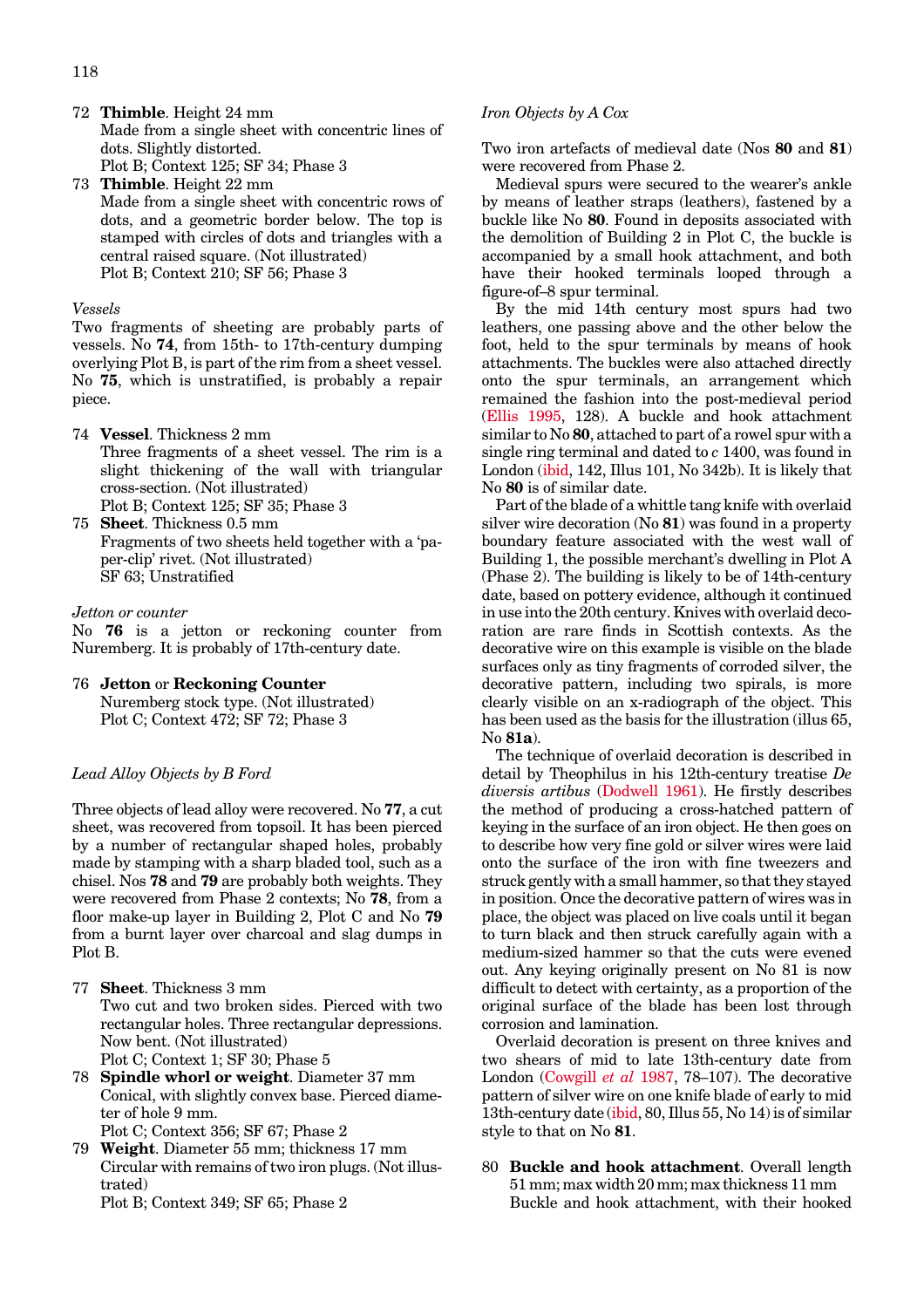terminals looped through the figure-of–8 terminal of a spur. The buckle (surviving length 39 mm) has a rectangular frame, only part of which survives, and an integral plate, terminating in a hooked bar. Of the buckle pin only the looped end survives. The hook attachment (length 21 mm) is rectangular-bodied and has a hooked terminal at either end.

Plot C; Context 233; Phase 2

81 **Knife blade**. Length 56 mm; max width 12 mm; thickness 4 mm

Blade fragment with a small part of the tang surviving. The blade has a straight back and a curving edge, rising steadily near the missing tip. Traces of corroded silver fragments on both faces of the blade and along its back indicate that the knife was decorated by overlaid silver wire. The decorative pattern on one face of the blade is revealed by x-radiography. Central to this pattern are two spirals, which may be repeated at either side, although the pattern becomes fragmented and obscured. Heavily corroded.

Plot A; Context 24; Phase 2

## *Bone Objects by A Cox and B Ford*

Three bone objects were recovered. Found in a Phase 3 floor layer in the east room of the tolbooth (Building 4), No **82** is a small button. A roughly discoid piece recovered from a late-17th or early 18th-century garden soil (No **83**) possibly represents a backing disc from a cloth-covered button or a hilt- or end-piece from a cutlery or implement handle. The shallow groove across one face may be a natural feature of the bone, indicating that the object may have been cut from the anterior surface of a cattle metatarsal.

No **84**, the handle from a spoon, was recovered from the base of the 18th- or 19th-century oven in the Post Office (Building 1). Later bone spoons such as this one reflect the shape of metal prototypes [\(MacGregor 1985,](#page-1-0) 182). A complete spoon from Leafield, Oxfordshire has a handle of similar for[m \(ibid,](#page-1-0) Fig 98).

Species identifications are by C Smith.

82 **Button**. Diameter 8 mm Button with a circular face with a central depression. It is pierced by two holes. Derived from a large ungulate long bone shaft. (Not illustrated)

Plot C; Context 271; SF 51; Phase 3

83 **Button backing or end-piece**. Length 20 mm; width 19 mm; thickness 6 mm Sub-circular piece, cut from a large ungulate long bone shaft, possibly from a cattle metatarsal. One face has a shallow groove running across its centre; the other is filed flat. Trabeculae are exposed on the filed face. A facetted groove has been cut into the edge of the object, and a circular perforation (diameter 2 mm) has been drilled approximately through its centre.

Plot C; Context 450; Phase 3

84 **Spoon handle**. Length 52 mm; max width 16 mm; thickness 3 mm Part of a flat, lobate handle, derived from a large ungulate long bone shaft. The shoulders are sloping and taper to an oval cross-sectioned shaft. Most of the shaft and bowl are now missing. Plot A; Context 5; SF 27; Phase 4

#### *Stone Object by B Ford*

A single object of stone (No **85**) was recovered from the Phase 2 demolition rubble of Plot C. It is a small cut disc which may have been a button.

85 **Disc**. Max diameter 18 mm Cut from a pebble. Edges filed. Perforation slightly off-centre, partly cut from both sides. (Not illustrated) Plot C; Context 237; SF 54; Phase 2

#### *Leather by A Cox*

A cut, rectangular piece of leather (No **86**) was found in the fill of a 19th-century feature in Plot C. This object may represent either an offcut from belt or strap manufacture or, perhaps more likely, a rectangular pad affixed to a firm surface of which it now bears an imprint.

86 **Rectangular offcut**. Length 34 mm; width 36 mm; thickness 2 mm Offcut, trimmed along all four edges. A central band on one face stands slightly proud of the surrounding surface; otherwise the fragment is plain. Plot C; Context 453; Phase 5

#### *Tobacco Pipes byDBGallagher*

This report deals with 454 fragments of clay tobacco pipe and one of an iron pipe, recovered from 21 different contexts. The majority (75%) of the pipe fragments, including a large amount of residual early material, is from Context 1. The majority of the datable pre-1800 fragments belong to the period 1660–1720, with three bowls from c 1640–60. These pipes were mainly Scottish, the exception being two fragments of a northern English type (No 88). A large number of stems of ovoid section indicates the use of worn moulds (eg Contexts 80 and 233), possibly indicating a poorer quality pipe.

Pipes with a hatched field on one side of the bowl were a common form in 19th-century Scotland. Bowls with TW stamps were produced by all the major Scottish pipemakers during the late 19th and early 20th centuries. The meaning of the letters is unknown but it may originate with the work of Thomas White, whose TW maker's mark carried the same style of lettering with pronounced serifs (cf Nos **113–116**). The 19thcentury marked stems are mainly from manufacturers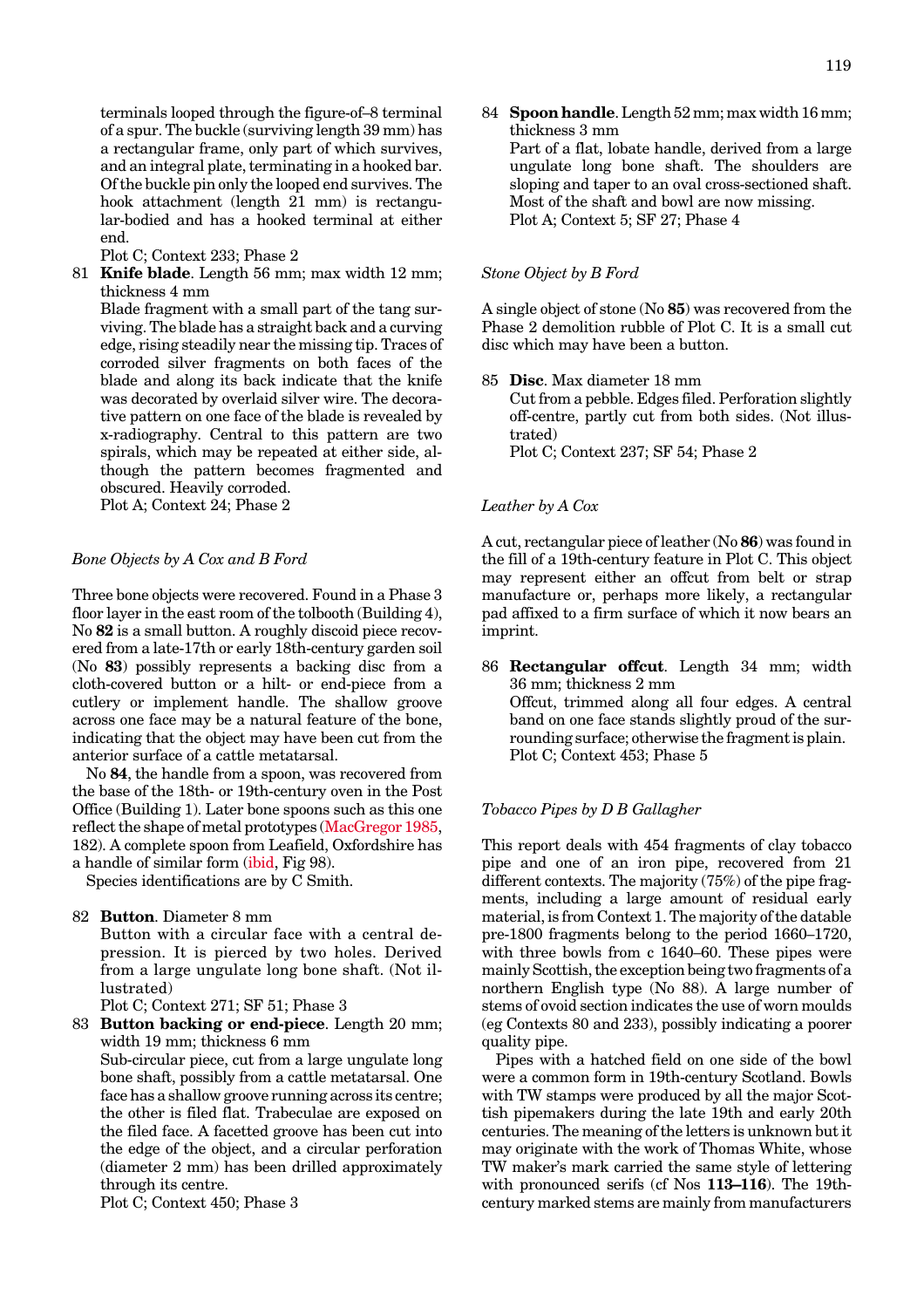in Edinburgh/Leith (Thomas White & Co, P B Wilson and A Donaldson) but include at least two Glasgow examples (A Coghill and D McDougall). Stems by Thomas White of Edinburgh predominate. These are notable for their fine serif lettering. Three stems have T. W. & Co./EDINr in relief lettering; all are slightly different and it is likely that the marks were incised on each individual mould, unlike the later practice of punching the maker's name on a plate which was then applied to the surface of the mould.

The iron stem fragment (**120**) is an uncommon item. Whilst metal pipes have been recorded from as early as the late 16th century [\(David 1993\),](#page-0-0) the small number of surviving examples suggests that only limited numbers were produced at any one time, for reasons that varied from status to durabilit[y \(Atkin 1993\).](#page-0-0)

The most diagnostic pieces are described below in the following order: brief description; stem bore in inches; possible date and source; site context. Pipe data for each context are available in the site archive.

#### *Pre-1800*

- 87 **Bowl**. Bottered, with indecipherable mouldimparted initials, partly missing, possibly W/?; 8/64″; c 1640–70. (Not illustrated) Context 001
- **88 Spurred Bowl**. Of northern English type, possibly from Newcastle area (cf Oswald 1983, 186, type 6); 1645–60; 8/64″. (Not illustrated) Context 059
- 89 **Lower bowl fragment**. With mould-imparted P/C and poor impression of a castle basal stamp with flanking PC; a product of Patrick Crawford of Edinburgh (cf Gallagher 1987, nos 13–21); 1670–90. (Not illustrated) Context 001
- 90 **Bowl**. With mould-imparted R/P or F, rim partly missing; no measurable stem bore; c 1670–1700. (Not illustrated) Context 001
- 91 Two adjoining fragments of bowl. Heavily bottered rim, with well finished seams and a poor impression of a portcullis/castle type basal stamp; no measurable stem bore; c 1670–1700. (Not illustrated)
- Context 059 92 **Bowl**. Poorly finished, with traces of mouldimparted letters, basal stamp of the portcullis
- type, groove on interior of bowl caused by clearing out of excess clay; no measurable stem bore; probably an Edinburgh product; 1670–1700. (Not illustrated) Context 059
- 93 **Bowl**. With mould-imparted?G/?C and portcullis type of basal stamp, bottered and careless partial milling; 7/64″; possibly an Edinburgh product; c 1670–1700. (Not illustrated) Context 059
- 94 **Large Bowl**. With mould-imparted I/A, the I being recut on the mould; 7/64″; c 1680–1720 (cf Gallagher forthcoming, no 31). (Not illustrated) Context 059

*Decorated Stem Fragments: Pre-1800*

- 95 **Stem fragment**. Burnished, with roller stamp; 7/64″. (Not illustrated) Context 059
- 96 **Stem fragment**. Decorated with double line of milling; 7/64″. (Not illustrated) Context 001

*Bowls: Post-1800*

97 **Tall spurred bowl**. With acanthus design on each seam. C/W in relief on spur; 5/64″. (Not illustrated) Context 001

98 **Spurred masonic bowl**, two adjoining fragments, one side with FRIENDSHIP LOVE & TRUTH in scrolls, other side with garlands, orb, hand and eye; 4/64″. A fragment of an identical bowl was excavated from a pre-1856 context in Glasgow [\(Gallagher forthcoming, n](#page-1-0)o 29). (Not illustrated)

Contexts 001 & 059

- 99 **Basal fragment**. With relief R/H on heel; 5/64″. (Not illustrated) Context 001
- 100 **Rear wall**. Of tall highly burnished bowl, finely milled; no measurable stem bore. The bowl shape is similar to that of porcelain pipes (cf Fresco-Corbu 1982, 27–36). (Not illustrated) Context 059
- 101 **Sprigged bowl**. With relief BOBS and portrait of Field Marshall Roberts on left and Union Jack on right; 5/64″. Roberts was Commanderin-Chief of the British forces in the Boer War from January 1900. (Not illustrated) Context 001
- 102 **Bowl wall fragment**. With ball on turf, in relief. (Not illustrated) Context 001
- 103 **Bowl fragment**. With relief heart of curvilinear outline; no measurable stem bore. (Not illustrated) Context 001
- 104 **Spurred bowl**. With a faint mould-imparted TW on rear and hatched heart on right; 4/64″. (Not illustrated) Context 001 (2 examples)
- 105 **Spurred bowl**. With mould-imparted TW in oval frame on rear, relief pellet on each side of spur; 5/64″. (Not illustrated) Context 001
- 106 **Spurred bowl**. With mould-imparted TW in oval frame on rear, but with no pellet on the spur and with a double impression of TW in oval frame on rear; 4/64″. (Not illustrated) Context 001
- 107 **Wall fragment**. With (J)ONES MILE END in oval frame; London. (Not illustrated) Context 001
- 108 **Plain bowl**. 4/64″. (Not illustrated) Context 001
- 109 **Plain bowl**. Slightly larger than above; 4/64″.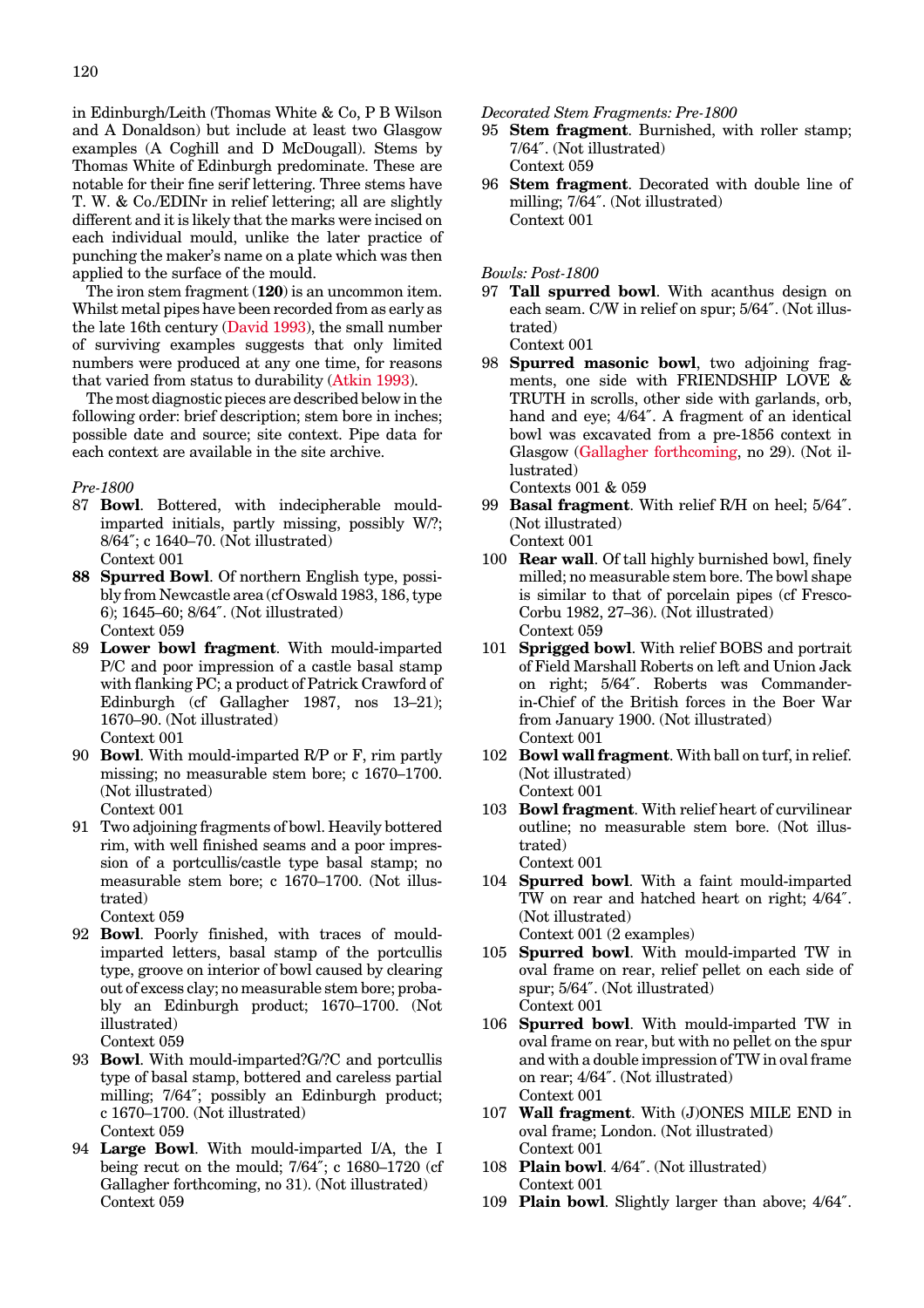(Not illustrated) Context 001

110 **Lower bowl fragment**. Of a spurred pipe of early 19th-century form; 6/64″. (Not illustrated) Context 001

#### *Marked Stems: Post-1800*

- 111 A.COGHILL/GLASGOW;4/64″.(Notillustrated)
- 112 A. DONALDSON/BURNS CUTTY PIPE; 4/64″. The Edinburgh directories list A Donaldson as a pipemaker in Leith during the period 1858–67. Context 001
- 113 T. W. & Co/EDINr in relief lettering; 4/64″. Thomas White & Co was active 1829–67, during which time it was the main Edinburgh pipe factory. (Not illustrated) Context 001
- 114 (T). W. & Co/EDINr in relief lettering; 4/64″. (Not illustrated) Context 001
- 115 T. W. & (Co)/EDINr in relief lettering; 4/64″. (Not illustrated)
- Context 001 116 THOMAS WHITE & Co/EDINB(URGH); 4/64″. (Not illustrated)

Context 001 (2 examples)

- 117 P. B. Wilson/LEITH; 5/64″. Peter Wilson is recorded as a pipemaker in Leith, 1847–1902 Gallagher and Sharp 1986, 12). (Not illustrated) Context 001 (3 examples, one without Leith)
- 118 McDOUGAL(L)/GLASGOW. (Not illustrated) Context 001
- 119 MY PIPE/..Y PIPE; 4/64″. (Not illustrated) Context 001
- 120 Stem fragment. Of an iron pipe; 8/64″. (Not illustrated) Context 001

#### *Artefacts from Cuddyside [\(illus 66\)](#page-15-0) by A Cox*

The main components of the artefact assemblage from the excavation (PB05), other than pottery, are lead alloy and iron objects. The lead alloy is mainly represented by waste material, which mostly occurred in Phases 2 and 4. A group of iron objects from the site, though in poor condition, includes a number of intrinsically interesting examples. A perforated ceramic sherd found during the site evaluation (PB04), although possibly a residual find, may be among the earliest finds from the site.

#### *Lead alloy objects*

Evidence of the melting of lead alloy on the site is represented by a number of pieces of once-molten waste. Three pieces were recovered from a charcoal-rich deposit of clay sealing the base of a hearth in Structure 1 (Phase 2). Lead alloy waste was also present in the imported soils and a gravel deposit in Phase 4. At least some of this waste may be derived

from activities associated with the construction and repair of the late medieval buildings on the site.

A lead alloy object of roughly conical form (No **121**) may represent a plug, used to repair stonework. Alternatively, it may represent an ingot, cast in a makeshift mould with a conical void. The upper surface is smooth and slightly concave, suggesting an unmodified casting.

- 121 **Plug or ingot**. Length 49 mm; max width 37 mm; max thickness 31 mm Plug or possible ingot of roughly conical form, with an oval cross-section. The upper surface is slightly concave. PB05; Context 8; Find No 14; Phase 4
- 122 **Waste**. Length 47 mm; width 15 mm; thickness 6 mm Irregular piece of once-molten waste with uneven surfaces. (Not illustrated) PB05; Context 8; Find No 6; Phase 4
- 123 **Waste**. Length 173 mm; width 79 mm; thickness 3 mm Irregular piece of once-molten waste with uneven surfaces. (Not illustrated) PB05; Context 18; Find No 10; Phase 5

#### *Iron objects*

The condition of iron artefacts from the excavation was generally very poor, possibly due to the damp but aerated nature of the deposits in which the artefacts lay. Several of the objects came from possibly imported deposits and may, therefore, have been subject to weathering prior to their arrival on the site.

Part of a buckle (No **124**) came from a possibly imported, silty deposit associated with the construction of the late medieval buildings. In this buckle, either the frame and the buckle plate were made as a single piece, or the buckle possibly incorporated a long stem. Buckles of the former type are found infrequently, but have been reported from medieval contexts elsewhere, for example at Grenstein, Norfolk, where a copper alloy example of uncertain date was foun[d \(Goodall 1980,](#page-1-0) 127, Fig 74, No 2). Buckles incorporating long stems were used to fasten spurs, with the buckle stem terminating in a loop for attachment to the terminal of the spur arm. In No **124**, only a small part of the buckle plate or stem survives. It is perforated to accommodate the buckle pin, which was made from a separate strip of iron. A horseshoe nail of so-called 'fiddle-key' type (No **125**) was recovered from the same deposit.

A cobbled surface in Phase 5 produced several iron nails and a fragment of a door key (No **126**). Xradiography reveals that the shaft is solid along only part of its length, being hollow at the bit end, which may imply that the corresponding lock incorporated a pin over which the end of the key shaft fitted. No part of the key bow survives, making it more difficult to assign a date to it in typological terms. Associated pottery indicates a date in the 15th or 16th century.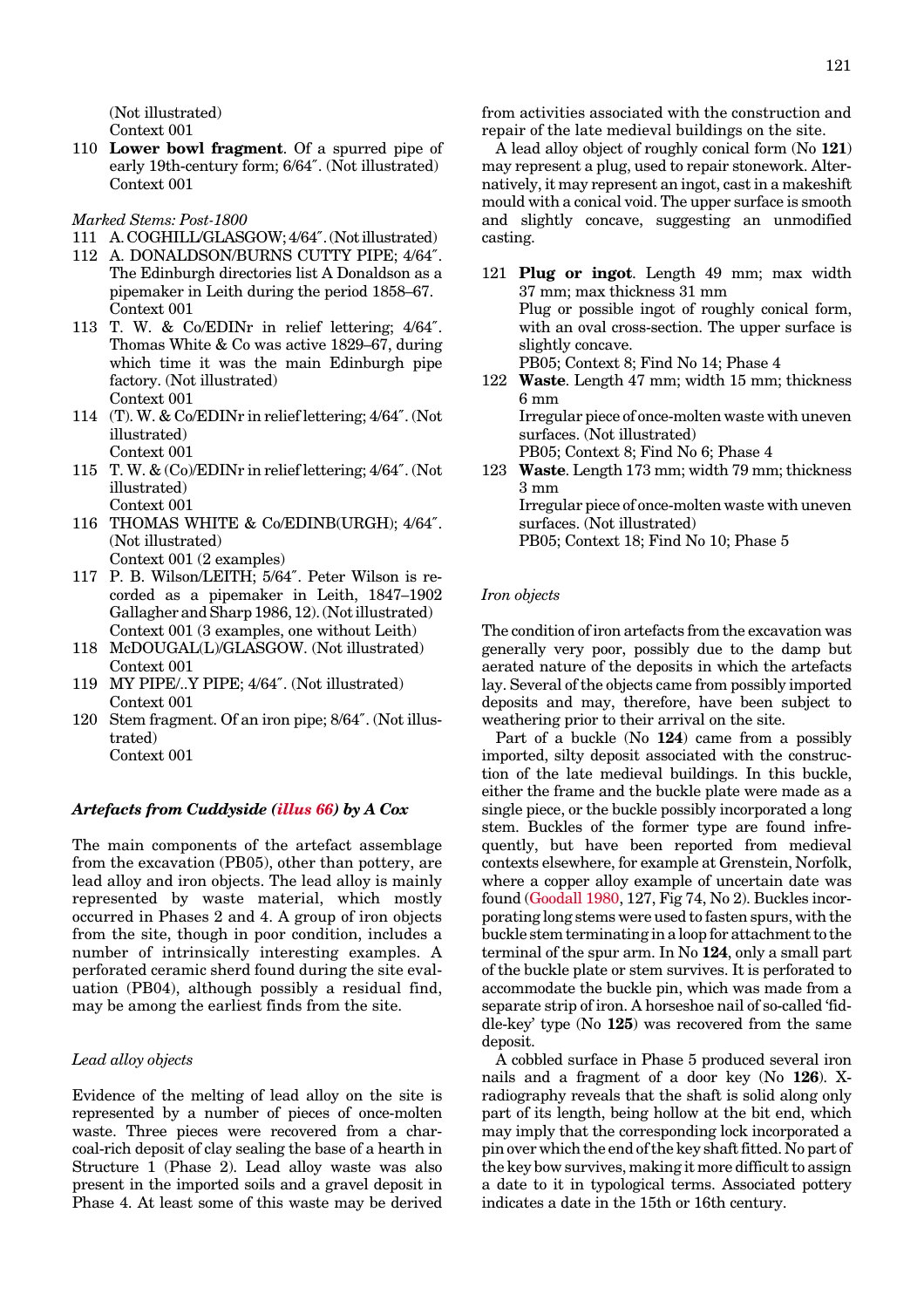<span id="page-15-0"></span>

*Illus 66 Artefacts from Cuddyside, Peebles: Nos 121–127, Scale 1:2*

124 **Buckle**. Length 45 mm; width 32 mm; thickness (disregarding corrosion) 8 mm Roughly oval buckle including part of an integral buckle plate or stem. The rectangular cross-sectioned frame appears to have a fragment of another iron object attached by corrosion products to its underside. One end of the buckle pin, also of rectangular cross-section, is looped through a perforation in the buckle plate or stem. Heavily corroded. PB05; Context 8; Find No 4; Phase 4 125 **Horseshoe nail**. Length 48 mm; width of head 13 mm; thickness of head 9 mm Horseshoe nail with a sub-rectangular

cross-sectioned shank and a fiddle key-shaped head.

PB05; Context 8; Find No 1; Phase 4

126 **Key**. Length 95 mm; depth of bit 22 mm; max width of shaft 13 mm Key with a possibly hollow, sub-circular cross-sectioned shaft and a rectangular bit with three ward cuts. The shaft is broken at the bow end and the entire bow is missing.

PB05; Context 9; Find No 3; Phase 5

## *Ceramic object*

A fragment of a perforated pottery sherd (No **127**) was found during the site evaluation. The nature of the fabric and the glaze indicate a medieval date. The sherd appears to have been crudely trimmed to a circular shape, and may have functioned as a spindle whorl.

127 **Perforated sherd**. Length 33 mm; width 21 mm; thickness 9 mm Sherd of pottery in a coarse, buff to orange fabric with a dull green glaze on one surface, with a single, tapering perforation (max diameter 5 mm). The sherd may have been trimmed to form a crudely circular object, approximately half of which survives. The object is broken across the perforation. PB04; Find No 8; Unphased

## *Glass*

A small assemblage of glass of early modern date, consisting of eight fragments of vessel glass and two of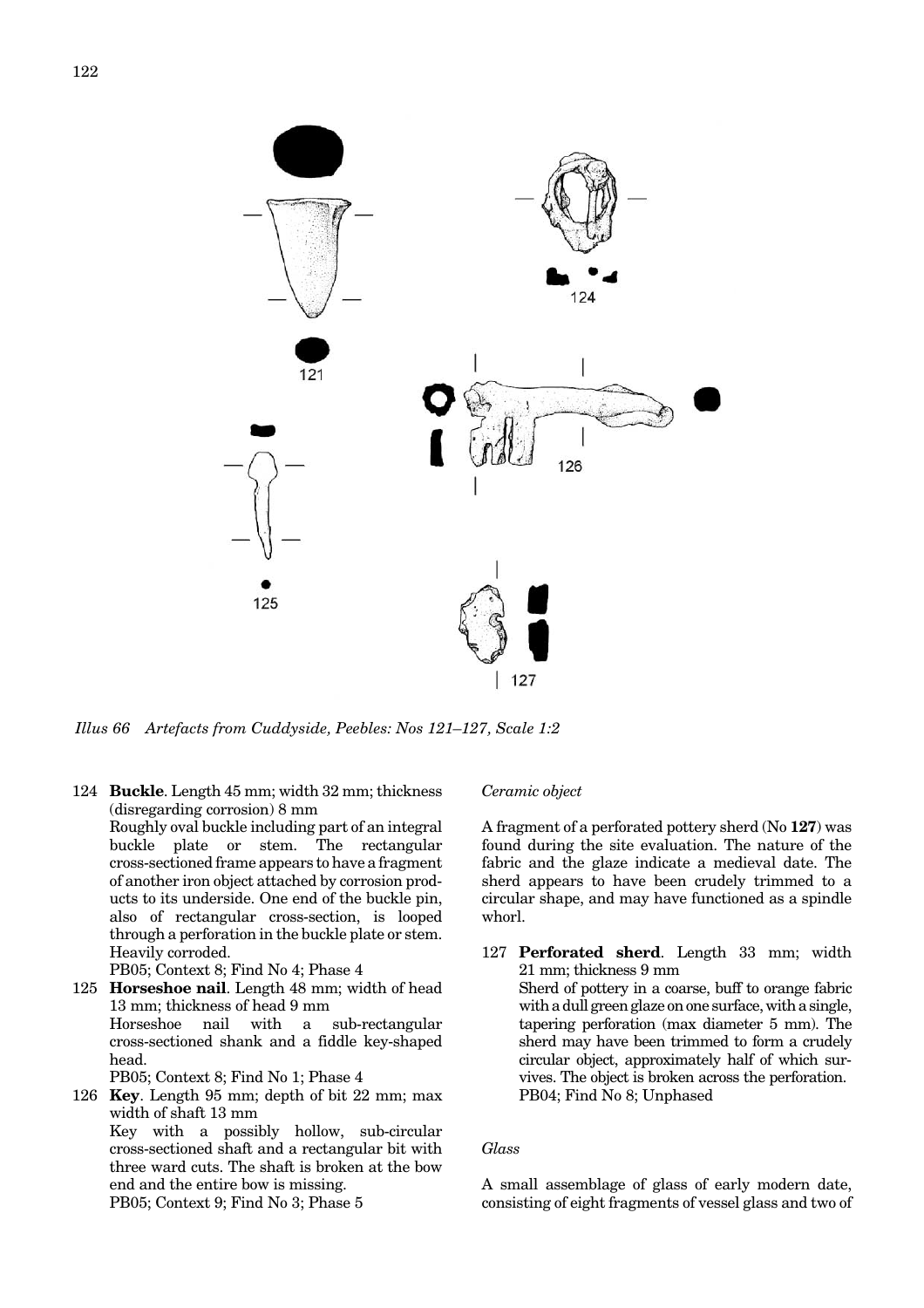window glass, was recovered, a majority of fragments coming from an extensive garden soil deposit.

#### *Clay pipes*

The clay pipe assemblage from the excavation came from make-up and topsoil deposits containing predominantly 18th- and 19th-century pottery. The assemblage consists of two bowl fragments, a single heel and stem fragment, two stamped stem fragments and 19 plain stem fragments. The stamped bowl fragment (No **128**) and the two stamped stem fragments (Nos **129** and **130**) are described below.

- 128 **Bowl fragment**. Depth, external rim diameter and stem bore diameter not measurable Fragment representing approximately one third of a bowl of upright form. The front of the bowl bears a stamp which reads 'WILSON' with another word below, within an oval border. The stamp lies across the mould seam. (Not illustrated)
	- PB04; Context 1; Find No 11; Phase 6
- 129 **Stem fragment**. Length 43 mm; stem bore diameter 1.90 mm (5/64″) Stem fragment, stamped 'R B WILSON' on one side and 'FOOTBALL' on the other. (Not illustrated)
	- PB04; Context 1; Find No 12; Phase 6
- 130 **Stem fragment**. Length 29 mm; stem bore diameter 1.70 mm (4/64″) Stem fragment stamped 'TH. WHITE . . . ' on one side and '[EDI]NBURGH' on the other. (Not illustrated)

PB04; Context 1; Find No 13; Phase 6

# **Coins** *by J D Bateson*

#### *Kelso 1983*

The most interesting piece among the eleven coins recovered during the excavation is the Tower shilling of Charles I. Although the larger silver coins occur frequently in hoards, they are much scarcer as single site finds. Hoards show that large amounts of English silver circulated in Scotland during the 17th century, much of it brought north during the Civil War. Again the hoards show that some of this survived in circulation as late as 1680 and in view of the worn condition of this shilling it could have been lost well after 1650.

The more usual coin finds from Scottish 17thcentury levels are the low value copper turners or twopences, of which six were found. These follow the pattern of issue for much of the century. The earliest is a specimen of James VI's 1623 issue, rather worn but probably deposited by 1630. The smaller, lighter turners of Charles I, struck between 1632 and 1639, are represented by two finds which were almost certainly lost before 1642 when the type was demonetised.

During the 1640s the king reverted to the larger format turner once more and after the Restoration Charles II issued similar turners from 1663 until 1668. The issues of the two reigns can be distinguished by the addition of a 'II', for Charles II, after the CR on the obverse of the later coins. Corrosion makes it difficult to assign two of the turners found positively to either the 1640s or the 1660s, but a third example is clearly of the 1663 issue.

When the turner was introduced in 1597 by James VI, he took as the prototype the French double tournois and indeed the name turner is derived from this. Double tournois circulated in some numbers in Scotland during the 17th century and constitute a not uncommon find. Thus the specimen of Louis XIII, probably dated 1630, comes as no surprise and may have circulated up to the middle of the century.

During most of the first half of the 17th century the copper coinage of England consisted of a large variety of small copper farthings. However since Scotland was well provided for by her own prolific copper issues, few English farthings circulated here and they are rare as site finds. The recovery of this example, of the 1630s, may be due to the proximity of Kelso to the Border.

In addition to these earlier pieces, there is one of the large 'cartwheel' pennies of 1797. These cumbersome coins were quickly replaced and, though their circulation was limited, they were often kept as souvenirs – or weights as they weighed half an ounce – and loss probably occurred here sometime during the course of the 19th century.

#### *Catalogue (not illustrated)*

- 131 England, Charles I, shilling, 1635–6, Tower Mint, initial mark crown, worn,  $5.09$  gm  $(78.6$  gr),  $0^\circ$ ; cf North 1991, 2225. KL83; Context 1458; Phase 4
- 132 Scotland, James VI, copper turner (twopence), 1623 issue, worn, corroded, 1.82 gm (28.1 gr), 90°; cf Burns 1887, 995(4). KL83; Context 1106; Phase 3
- 133 Scotland, Charles I, copper turner (twopence), 1630s issue, slightly worn, corroded, ragged, 0.43 gm (6.7 gr), 180°; cf Burns 1887, 1042). KL83; Context 334; Phase 3
- 134 Scotland, Charles I, copper turner (twopence), 1630s issue, wear uncertain, corroded, 0.72 gm  $(11.1 \text{ gr})$ , na $^{\circ}$ . KL83; Context 1111; Phase 4
- 135 Scotland, uncertain Charles I/II, copper turner (twopence), 1640s/1663 issues, details uncertain, corroded.

KL83; Context 100; Phase 4

- 136 Scotland, uncertain Charles I/II, copper turner (twopence), 1640s/1663 issues, details uncertain, corroded. KL83; Context 1093; Phase 4
- 137 Scotland, Charles II, copper turner (twopence), 1663 issue, worn, 1.71 gm (24.4 gr), na°; cf Burns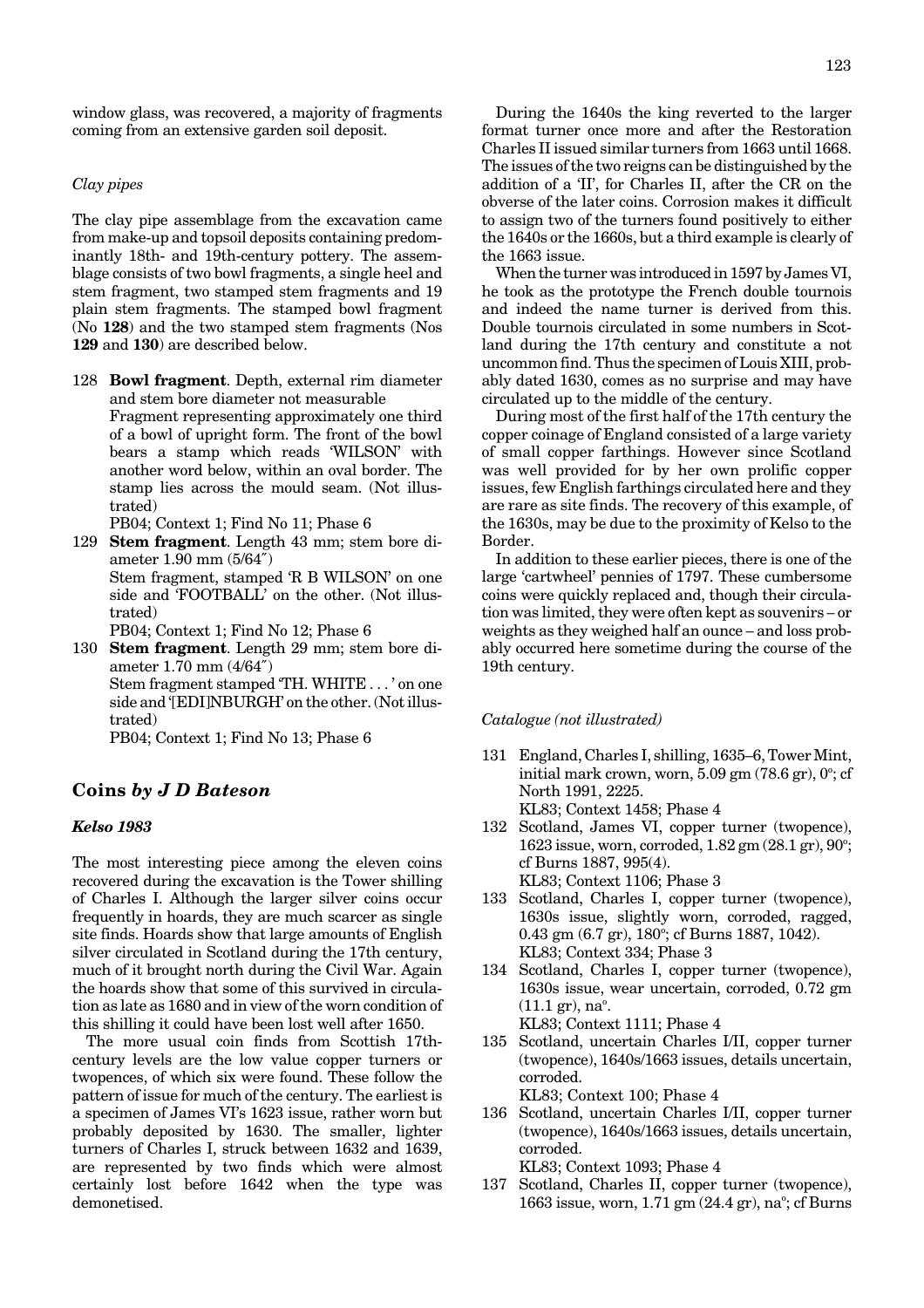| <b>Phase</b> | Cat No | <b>Context No</b> | <b>Context Description</b> | Coin                                |  |
|--------------|--------|-------------------|----------------------------|-------------------------------------|--|
| 3            | 137    | 331               | Pit fill                   | Charles II, turner, 1663            |  |
| 3            | 133    | 334               |                            | Charles I, turner, 1630s issue      |  |
| 3            | 132    | 1106              | Pit fill                   | James VI, turner, 1623 issue        |  |
| 3            | 139    | 334               |                            | Charles I, Rose farthing, 1635/6-44 |  |
| 4            | 135    | 100               | Destruction layer          | Charles I or II, turner, 1640/1663  |  |
| 4            | 136    | 1093              | Destruction layer          | Copper coin, unidentified           |  |
| 4            | 134    | 1111              | Destruction layer          | Charles I, Stirling turner, 1632–9  |  |
| 4            | 131    | 1458              | Floor surface              | Charles I, silver shilling          |  |
| 5            | 140    | 356               | Disturbed floor make-up    | George III, penny, 1797             |  |
| 5            | 138    | 1091              | Floor make-up              | Louis XIII, copper tournois, 1630   |  |
| 6            |        | 48                |                            | Unidentified                        |  |
| 6            |        | 55                |                            | Victoria, penny, 1873               |  |
| 6            |        | 71                |                            | Unidentified                        |  |
| 7            |        | 25                | Garden soil                | Mary, billon half bawbee, 1542–58   |  |
| 8            |        | 53                |                            | George V, half penny, 1912          |  |
| u/s          |        |                   | Spoil tip                  | George III, penny, 1799             |  |

**Table 1 Coin sequence at 13–19 Roxburgh Street, Kelso**

1887, 1044.

KL83; Context 331; Phase 3

- 138 France, Louis XIII, copper double tournois,? 1630, worn, 2.41 gm (37.2 gr), 180°. KL83; Context 1091; Phase 5
- 139 England, Charles I, Rose farthing, 1635/6–44, slightly worn, corroded, details unrecorded; cf Peck 1960, 328. KL83; Context 334; Phase 3
- 140 Great Britain, George III, penny, 1797. KL83; Context 356; Phase 5
- 141 Uncertain, probably a coin, no details visible. KL83; Context 1458; Phase 4

## *Peebles, Bridgegate site 1986*

Although only five in number, this small group of coins, mainly little worn 17th-century copper turners, is of some interest.

The earliest, and sole 16th-century find, is however a billon hardhead struck in 1588. This specimen is from the larger November issue of that year. Such pieces are among the most common of the late 16th-century billon coins of James VI and frequently turn up as site finds. Apart from a very small issue of saltire placks in January 1594, this is the last of the prolific Scottish billon coins, which were replaced in 1597 by copper turners. However the billon may have survived in circulation for some time and, given the degree of wear on this find, it could well have been lost some time after 1600.

Apart from the introductory issue of 1597, James VI struck further turners in 1614 and 1623. Three examples of the latter type were recovered, all seemingly with little wear and, therefore, probably dropped before 1630.

Charles I issued a similar turner in 1629 and then rather dramatically changed the size and weight of this denomination. Some forty millions of these smaller, lighter turners were struck between 1632 and 1639. They swamped the Scots currency and turn up with great frequency as site finds. Demonetised in March 1642, they are unlikely to have still been in circulation by the end of that year. However the specimen from this site, with the rare trefoils rather than lozenges on the obverse, is early in the series and, given its lack of wear, may have been lost by the mid 1630s.

#### *Catalogue (not illustrated)*

- 142 Scotland, James VI, billon hardhead (twopence), 1588 (November), worn, buckled, 1.10 gm  $(17.0 \text{ gr})$ ,  $30^{\circ}$ ; cf Burns 1887, 967 (3). PB86; Context 271; Find No 45
- 143 Scotland, James VI, copper turner (twopence), 1623 issue, slightly worn, 1.41 gm (21.8 gr), 180°; cf Burns 1887, 995 (4). PB86; Context 271; Find No 44
- 144 Scotland, James VI, copper turner (twopence), 1623 issue, slightly worn, corroded, 1.73 gm  $(26.7 \text{ gr})$ ,  $90^{\circ}$ . PB86; Context 317; Find No 55
- 145 Scotland, James VI, copper turner (twopence), 1623 issue, wear uncertain, corroded, chipped,  $1.80$  gm  $(27.8$  gr), na $^{\circ}$ . PB86; Context 317; Find No 57